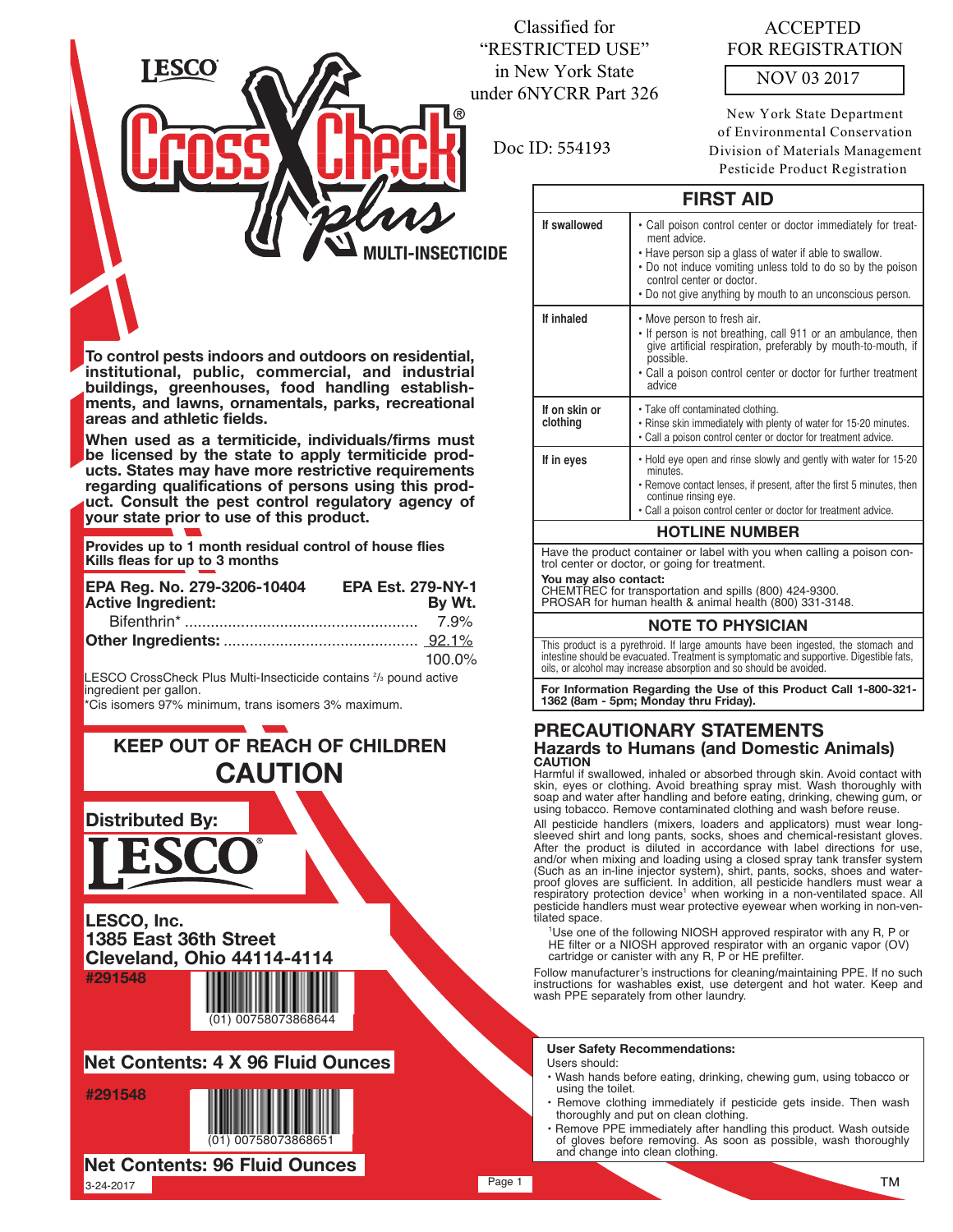## **Environmental Hazards**

This pesticide is extremely toxic to fish and aquatic invertebrates. Drift and run-off from treated areas may be hazardous to aquatic organisms in neighboring areas. Care should be used when spraying to avoid fish and reptile pets in/around ornamental ponds.

To protect the environment, do not allow pesticide to enter or run off into<br>storm drains, drainage ditches, gutters or surface waters. Applying this prod-<br>uct in calm weather when rain is not predicted for the next 24 hour area. Rinsing application equipment over the treated area will help to avoid run off to water bodies or drainage systems.

This product is highly toxic to bees exposed to direct treatment or residues on blooming crops or weeds. Do not apply this product or allow to drift to blooming crops if bees are foraging the treatment area.

## **Physical and Chemical Hazards**

Do not apply water-based dilutions of LESCO CrossCheck® Plus Multi-Insecticide to electrical conduits, motor housings, junction boxes, switch boxes or other electrical equipment because of possible shock hazard.

#### **Index**

| Applications:                                                              |                |
|----------------------------------------------------------------------------|----------------|
| Above ground termite control                                               | 9              |
| Ant control                                                                | 4              |
| Ant and Fire Ant Mounds                                                    | 4              |
| Carpenter Ants Indoors                                                     | 4              |
| <b>Carpenter Ants Outdoors</b>                                             | 4              |
| Nuisance Ants Indoors                                                      | 4              |
| Nuisance Ants Outdoors                                                     | 4              |
| Food/Feed handling establishments                                          | 5              |
| Greenhouses and interiorscapes                                             | 10             |
| Indoor                                                                     | 5              |
| Ants                                                                       | 5              |
| Bedbugs                                                                    | 5              |
| Bees and wasps                                                             | 5              |
| Boxelder bugs, centipedes, earwigs, beetles, millipedes,                   | 5              |
| pillbugs, sowbugs, stink bugs                                              |                |
| Cockroaches, crickets, firebrats, scorpions,<br>silverfish, spiders, ticks | 5              |
| Fleas                                                                      | 5              |
| Lawns                                                                      | 9              |
| Mosquito control                                                           | 5              |
| Ornamentals and trees                                                      | 10             |
| Outside surfaces and around buildings                                      | 4              |
| <b>Under Slabs</b>                                                         | 4              |
| Wood Infesting Insects and Nuisance Pests                                  | 4              |
| Specific pest control applications:                                        |                |
| Crawlspaces                                                                | 6              |
|                                                                            |                |
| Posts, poles, and other construction                                       | 6              |
| Underground services                                                       | 6              |
| Wood-in-place to control wood infesting insects                            | 6              |
| Stored products pests                                                      | 5              |
| Subterranean termite control                                               | 6              |
| Structures with wells/cisterns inside foundations                          | 6              |
| Subterranean termite control, pre-construction                             | 7              |
| <b>Horizontal barriers</b>                                                 | 7              |
| <b>Vertical barriers</b>                                                   | 7              |
| Subterranean termite control, post-construction                            | 8              |
| Accessible crawl spaces                                                    | 8              |
| Application with termite baits                                             | 9              |
| <b>Basements</b>                                                           | 8              |
| Foam applications                                                          | 8              |
| Foundations                                                                | 8              |
| Inaccessible crawl spaces                                                  | 8              |
| Masonry voids                                                              | 8              |
| Sand barrier Installation and Treatment                                    | 9              |
| Slabs                                                                      | $\overline{8}$ |
| Dilution chart                                                             | $\overline{3}$ |
| <b>Environmental hazards</b>                                               | $\overline{2}$ |
| <b>First Aid</b>                                                           | 1              |
| General application instructions                                           | 3              |
| Ingredients                                                                | 1              |
| Physical and chemical hazards                                              | 2              |
| Precautionary statements- human and animal hazards                         | 1              |
| Resistance management                                                      | 3              |
| Storage and disposal                                                       | 3              |
| <b>Use Precautions</b>                                                     | 11             |
| Warranty                                                                   | 11             |
|                                                                            |                |

## **DIRECTIONS FOR USE**

It is a violation of Federal Law to use this product in a manner inconsistent with its labeling.

Do not apply a broadcast application to interior surfaces of homes. Do not apply by air.

Do not apply in plant nurseries.

Do not apply this product through any kind of irrigation system.

Not for use on sod farm turf, golf course turf, or grass grown for seed. Do not water treated area to the point of run-off.

Do not make applications during rain.

Application is prohibited directly into sewers or drains, or to any area like a gutter where drainage to sewers, storm drains, water bodies, or aquatic habitat can occur. Do not allow the product to enter any drain during or after application.

Additional Application Restrictions for Residential Outdoor Surface and Space Sprays:

All outdoor applications, if permitted elsewhere on this label, must be limited to spot or crack-and-crevice treatments only, except for the following permitted uses, if allowed elsewhere on this label:

1.Applications to soil or vegetation, as listed on this label, around structures;

2. Applications to lawns, turf, and other vegetation, as listed on this label;

3. Applications to the side of a building, up to a maximum height of 3 feet above grade;

4. Applications to underside of eaves, soffits, doors, or windows permanently protected from rainfall by a covering, overhang, awning, or other structure;

5. Applications around potential pest entry points into buildings, when limited to a surface band not to exceed one inch in width;

6. Applications made through the use of a coarse, low pressure spray to only those portions of surfaces that are directly above bare soil, lawn, turf, mulch or other vegetation, as listed on this label, and not over an impervious surface, drainage or other condition that could result in runoff into storm drains, drainage ditches, gutters or surface waters, in order to control occasional invaders or aggregating pests.

## **AGRICULTURE USE REQUIREMENTS\***

Use this product only in accordance with its labeling and with the Worker Protection Standard, 40 CFR part 170. This Standard contains requirements for the protection of agricultural workers on farms, forests, nurseries, and greenhouses, and handlers of agricultural pesticides. It contains requirements for training, decontamination, notification, and emergency assistance. It also contains specific instructions and exceptions pertaining to the statements on this label about personal protective equipment (PPE), and restricted-entry intervals. The requirements in this box only apply to uses of this product that are covered by the Worker Protection Standard.

Do not enter or allow worker entry into treated areas during the restricted entry interval (REI) of 12 hours.

PPE required for early entry to treated areas that is permitted under the Worker Protection Standard and that involves contact with anything that has been treated, such as, plants, soil, or water is:

• Coveralls

• Chemical-resistant gloves, such as barrier laminate or butyl rubber

- or nitrile rubber or neoprene rubber or polyvinyl chloride or viton.
- Shoes plus socks

Do not apply this product in a way that will contact workers or other persons either directly or through drift. Only protected handlers may be in the area during application. For any requirement specific to your State or Tribe, consult the State/Tribal agency responsible for pesticide regulation.

#### **For California**

#### **Greenhouse Applicators must wear:**

• Full body chemical-resistant protective suit (such as barrier laminate, butyl rubber, nitrile rubber, polyvinyl chloride, or equivalent). **Reapplication Interval:** Reapplications to greenhouses must be at intervals of 30 days or longer.

**Greenhouse Harvesters must wear:**

• Regular length gloves plus a long sleeved shirt or elbow-length (gaunlet type) gloves during the 30 days following application.

\*These requirements apply only to the greenhouse uses on this label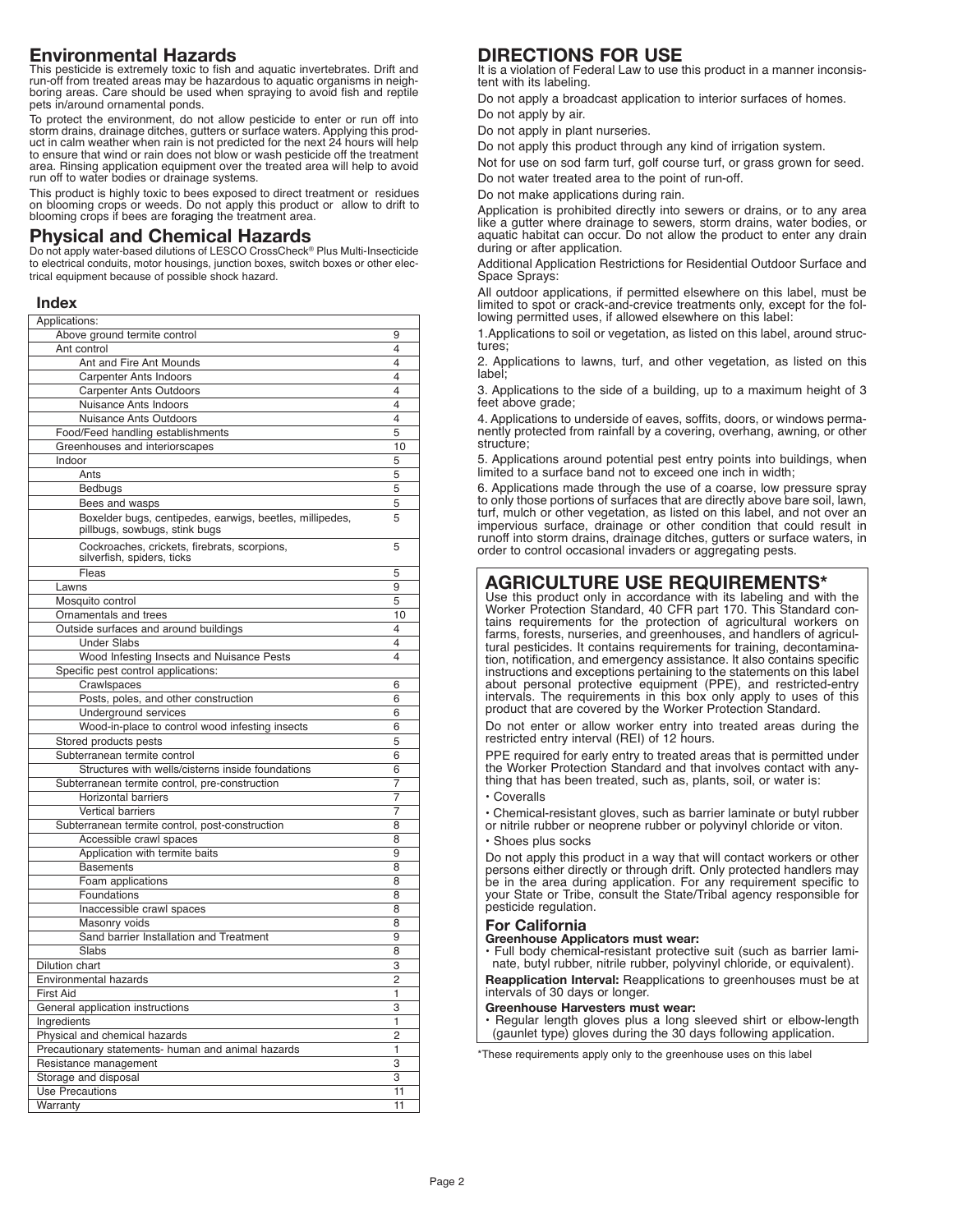## **NON-AGRICULTURAL USE REQUIREMENTS\*\***

The requirements in this box apply to uses of this product that are NOT within the scope of the Worker Protection Standards for agricultural pesticides (40 CFR Part 170). The WPS applies when this product is used to produce agricultural plants on farms, forests, nurseries and greenhouses.

Do not allow people or pets on treated surfaces until the spray has dried.

\*\* These requirements apply to all other non-greenhouse uses on this label

#### **Use Directions for Container**

1. Remove the measuring chamber cap and induction seal. Replace the cap and securely tighten. Tip container until liquid fills measuring chamber.

2. Return container to level position. No adjustment is needed.

3. Remove measuring chamber cap and dispense into proper application equipment.

For multiple dose measuring: Remove fill chamber cap and dispense according to markings on side of bottle.

## **STORAGE AND DISPOSAL**

**Prohibitions:** Do not contaminate water, food or feed by storage or disposal.

**Pesticide Storage:** Keep out of reach of children and animals. Store in original containers only. Store in a cool, dry place and avoid excess heat. Carefully open containers. After partial use replace lids and close tightly. Do not put concentrate or dilute material into food or drink container.

**In case of spill, avoid contact, isolate area and keep out animals and unprotected persons. Confine spills. Call CHEMTREC (Transportation and Spills): (800) 424-9300**

**To Confine Spill:** If liquid, dike surrounding area or absorb with sand, cat litter or commercial clay. If dry material, cover to prevent dispersal. Place damaged package in a holding container. Identify contents.

**Pesticide Disposal:** Pesticide wastes are toxic. Do not contaminate water, food or feed by storage or disposal. Improper disposal of excess pesticide, spray mixture, or rinsate is a violation of Federal Law. Dispose of excess or waste pesticide by use according to label directions, or contact your State Pesticide or Environmental Control Agency, or the Hazardous Waste representative at the nearest EPA Regional Office for guidance.

#### **Container Disposal:**

**Container Handling:** Non-refillable container. Do not reuse or refill this container. Triple rinse as follows: Empty the contents into application equipment or a mix tank and drain for 10 seconds after flow begins to drip. Fill container 1/4 full with water and recap. Shake for 10 seconds. Pour rinsate into application equipment or mix tank or store rinsate for later use or disposal. Drain for 10 seconds after the flow begins to drip. Repeat this procedure two more times. Then offer for recycling, if available or reconditioning, if appropriate, or puncture and dispose of in a sanitary landfill, or incineration, or if allowed by state and local authorities, by burning. If burned, stay out of smoke.

### **Product Information**

LESCO CrossCheck® Plus Multi-Insecticide controls a wide spectrum of insects and mites on trees, shrubs, foliage plants, non-bearing fruit and nut trees, and flowers in greenhouses, interiorscapes including hotels, shopping malls, office buildings, etc., and outdoor plantscapes, such as around residential dwellings, parks, institutional buildings, recreational areas, athletic fields and home lawns. Non-bearing crops are perennial crops that will not produce a harvestable raw agricultural commodity during the season of application. LESCO CrossCheck Plus Multi-Insecticide may also be used in feed and food handling establishments, and in/around/under structures.

**Resistance:** Some insects are known to develop resistance to products used repeatedly for control. Because the development of resistance cannot be predicted, the use of this product should conform to resistance management strategies established for the use area. Consult your local or state pest management authorities for details.

If resistance to this product develops in your area, this product, or other products with a similar mode of action, may not provide adequate control. If poor performance cannot be attributed to improper application or extreme weather conditions, a resistant strain of insect may be present. If you experience difficulty with control and suspect that resistance is a reasonable cause, immediately consult your local company representative or pest management advisor for the best alternative method of control for your area.

## **LESCO CrossCheck Plus Multi-Insecticide Dilution Chart**

| <b>Fluid Ounces of LESCO CrossCheck Plus</b><br>Multi-Insecticide Diluted to these Volumes<br>of Finished Spray |                      |                           |             |              |               |                |
|-----------------------------------------------------------------------------------------------------------------|----------------------|---------------------------|-------------|--------------|---------------|----------------|
| Applic. Volume:                                                                                                 |                      | Applic.<br>Rate:          | 1<br>Gallon | 5<br>Gallons | 10<br>Gallons | 100<br>Gallons |
| % a.i.                                                                                                          | Gal/<br>1000 sq. ft. | F1. oz. /<br>1000 sq. ft. | fl. oz.     | fl. oz.      | fl. oz.       | fl. oz.        |
| 0.015                                                                                                           | 1.0                  | 0.25                      | 0.25        | 1.25         | 2.5           | 25.0           |
| 0.020                                                                                                           | 1.0                  | 0.33                      | 0.33        | 1.67         | 3.33          | 33.3           |
| 0.031                                                                                                           | 1.0                  | 0.5                       | 0.5         | 2.5          | 5.0           | 50.0           |
| 0.041                                                                                                           | 1.0                  | 0.67                      | 0.67        | 3.33         | 6.67          | 66.7           |
| 0.046                                                                                                           | 1.0                  | 0.75                      | 0.75        | 3.75         | 7.5           | 75.0           |
| 0.062                                                                                                           | 1.0                  | 1.0                       | 1.0         | 5.0          | 10.0          | 100.0          |
| 0.008                                                                                                           | 2.0                  | 0.25                      | 0.13        | 0.63         | 1.25          | 12.5           |
| 0.010                                                                                                           | 2.0                  | 0.33                      | 0.17        | 0.83         | 1.65          | 16.5           |
| 0.015                                                                                                           | 2.0                  | 0.5                       | 0.25        | 1.25         | 2.5           | 25.0           |
| 0.021                                                                                                           | 2.0                  | 0.67                      | 0.33        | 1.67         | 3.35          | 33.5           |
| 0.023                                                                                                           | 2.0                  | 0.75                      | 0.38        | 1.88         | 3.75          | 37.5           |
| 0.031                                                                                                           | 2.0                  | 1.0                       | 0.5         | 2.5          | 5.0           | 50.0           |
| 0.005                                                                                                           | 3.0                  | 0.25                      |             | 0.42         | 0.83          | 8.3            |
| 0.007                                                                                                           | 3.0                  | 0.33                      | 0.11        | 0.55         | 1.10          | 11.0           |
| 0.010                                                                                                           | 3.0                  | 0.5                       | 0.17        | 0.83         | 1.67          | 16.7           |
| 0.014                                                                                                           | 3.0                  | 0.67                      | 0.22        | 1.11         | 2.23          | 22.3           |
| 0.015                                                                                                           | 3.0                  | 0.75                      | 0.25        | 1.25         | 2.5           | 25.0           |
| 0.021                                                                                                           | 3.0                  | 1.0                       | 0.33        | 1.67         | 3.33          | 33.3           |
| 0.004                                                                                                           | 4.0                  | 0.25                      |             | 0.31         | 0.63          | 6.3            |
| 0.005                                                                                                           | 4.0                  | 0.33                      |             | 0.41         | 0.83          | 8.3            |
| 0.008                                                                                                           | 4.0                  | 0.5                       | 0.13        | 0.63         | 1.25          | 12.5           |
| 0.010                                                                                                           | 4.0                  | 0.67                      | 0.17        | 0.84         | 1.67          | 16.7           |
| 0.012                                                                                                           | 4.0                  | 0.75                      | 0.19        | 0.94         | 1.88          | 18.8           |
| 0.015                                                                                                           | 4.0                  | 1.0                       | 0.25        | 1.25         | 2.5           | 25.0           |
| 0.003                                                                                                           | 5.0                  | 0.25                      |             | 0.25         | 0.5           | 5.0            |
| 0.004                                                                                                           | 5.0                  | 0.33                      |             | 0.33         | 0.67          | 6.7            |
| 0.006                                                                                                           | 5.0                  | 0.5                       | 0.1         | 0.5          | 1.0           | 10.0           |
| 0.008                                                                                                           | 5.0                  | 0.67                      | 0.13        | 0.67         | 1.33          | 13.3           |
| 0.009                                                                                                           | 5.0                  | 0.75                      | 0.15        | 0.75         | 1.5           | 15.0           |
| 0.012                                                                                                           | 5.0                  | 1.0                       | 0.2         | 1.0          | 2.0           | 20.0           |
| 0.002                                                                                                           | 10.0                 | 0.25                      |             | 0.13         | 0.25          | 2.5            |
| 0.002                                                                                                           | 10.0                 | 0.33                      |             | 0.17         | 0.33          | 3.3            |
| 0.003                                                                                                           | 10.0                 | 0.5                       |             | 0.25         | 0.5           | 5.0            |
| 0.004                                                                                                           | 10.0                 | 0.67                      |             | 0.33         | 0.67          | 6.7            |
| 0.005                                                                                                           | 10.0                 | 0.75                      |             | 0.38         | 0.75          | 7.5            |
| 0.006                                                                                                           | 10.0                 | 1.0                       | 0.1         | 0.5          | 1.0           | 10.0           |

1 fluid oz. = 29.57 ml = 2 tablespoons = 6 teaspoons<br>Do not use household utensils to measure LESCO CrossCheck Plus Multi-<br>Insecticide.

Note: Higher finished volume should be applied to penetrate thatch, mulch, brush, and porous surfaces. Lower finished volumes can be used indoors and for non-porous surfaces. Do not apply more than 1 fl. oz. LESCO **CrossCheck Plus Multi-Insecticide per 1,000 square feet.**

#### **Application Instructions**

LESCO CrossCheck Plus Multi-Insecticide formulation mixes readily with water and other aqueous carriers.

LESCO CrossCheck Plus Multi-Insecticide may be tank-mixed with adjuvants, and with other pesticides, including insect growth regulators. When tank mixing LESCO CrossCheck Plus Multi-Insecticide with other pesticides, observe all precautions and limitations on each separate product label. The physical compatibility of LESCO CrossCheck Plus Multi-Insecticide may vary with different sources of pesticide products, and local cultural practices. Any tank mixture which has not been previously tested should be prepared on a small scale (pint or quart jar), using the proper proportions of pesticides and water to ensure the physical compatibility of the mixture.

**The following procedure is recommended for preparation of a new tank mix, unless specified otherwise in label directions: (1) Add wettable powders to tank water, (2) Agitate, (3) Add liquids and flowables, (4) Agitate, (5) Add emulsifiable concentrates, and (6) Agitate. If a mixture is found to be incompatible following this order of addition, try reversing the order of addition, or increase the volume of water. Note: If the tank-mixture is found to be compatible after increasing the amount of water, then the sprayer will need to be recalibrated for a higher volume application. Do not allow tank mix to stand overnight.**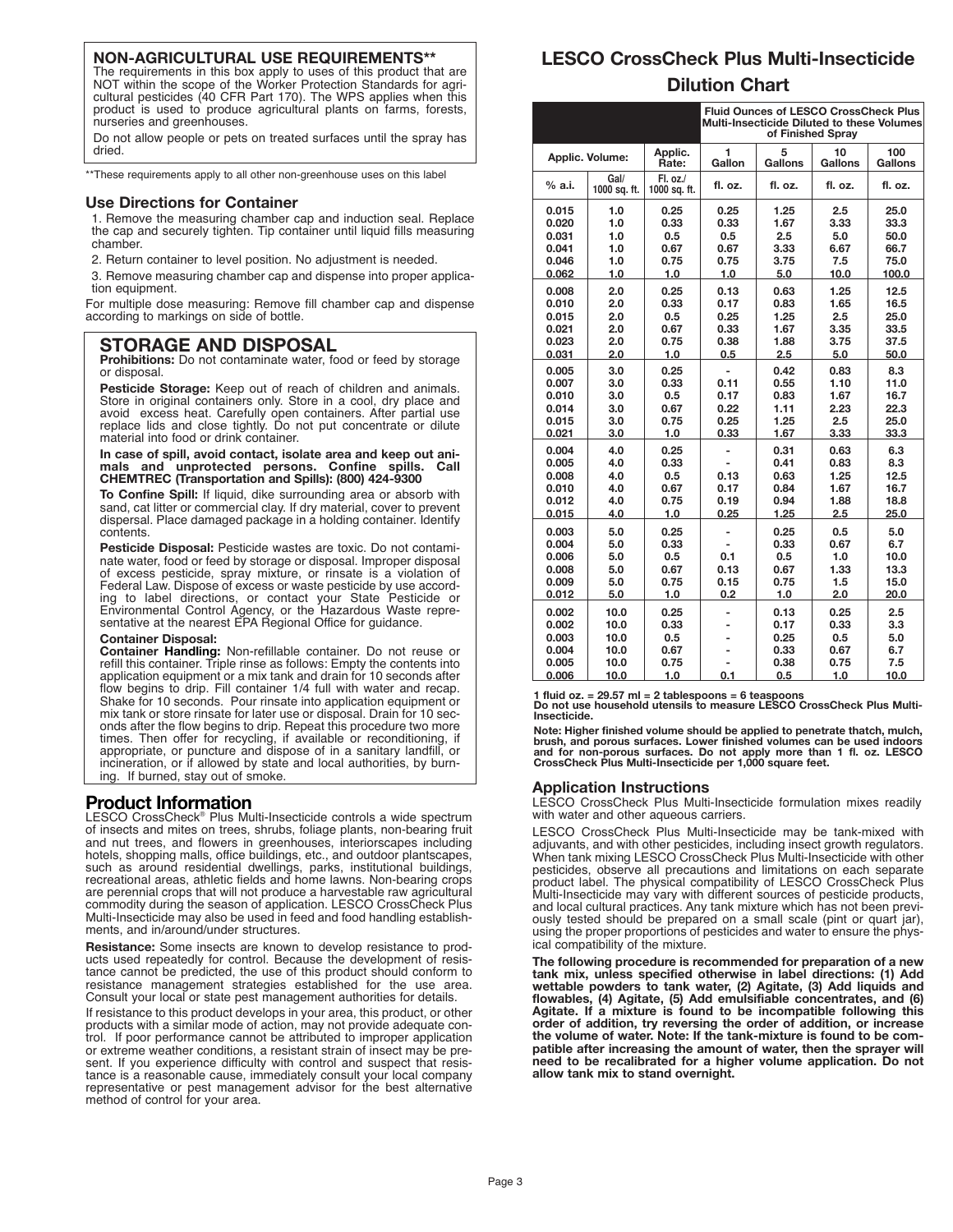**Formula for Determining the Active Ingredient Content of the Finished Spray Mixture:** The following formula may be used to determine the percent active ingredient that is in the spray tank after mixing LESCO CrossCheck® Plus Multi-Insecticide:

**(7.9)(Fl. oz. of CrossCheck Plus added to tank)** (7.9)(Fl. oz. of CrossCheck Plus added to tank) = Percent Active Ingredient of spray mix<br>(Gallons of finished spray mix)(128)

## **APPLICATION DIRECTIONS ANT CONTROL**

**Nuisance Ants Indoors:** For best results, locate and treat ant nests. Dilute 0.5 to 1.0 fluid oz. of LESCO CrossCheck Plus Multi-Insecticide per gallon of water and apply at the rate of one gallon of dilution per 1,000 square feet as a crack and crevice or spot treatment to areas where ants square feet as a crack and crevice or spot treatment to areas where ants<br>have been observed or are expected to forage. These areas include, but<br>are not limited to, baseboards, in and behind cabinets, under and behind dishwashers, furnaces, refrigerators, sinks and stoves, around pipes, cracks and crevices and in corners. Particular attention should be given to treating entry points into the home or premises such as around doors and windows. When using LESCO CrossCheck Plus Multi-Insecticide in combination with baits, apply LESCO CrossCheck Plus Multi-Insecticide as instructed above, and use baits in other areas that have not been treated with LESCO CrossCheck Plus Multi-Insecticide.

**Nuisance Ants Outdoors:** For best results, locate and treat ant nests. Apply LESCO CrossCheck Plus Multi-Insecticide to ant trails around doors and windows and other places where ants have been observed or are expected to forage. Apply a perimeter treatment using either low or high volume applications described in the "Pest Control on Outside Surfaces and Around Buildings" section of this label. The higher dilutions and/or application volumes, as well as more frequent applications, may be necessary when treating concrete surfaces for ant control. Maximum control is generally achieved using the following procedure:

The following procedure must be followed to help achieve maximum control of the pest:<br>
1) Treat non-porous surfaces only in areas protected from rainfall

- and spray from sprinklers with low volume applications using 0.5 to 1.0 fluid oz. of LESCO CrossCheck Plus Multi-Insecticide per gallon of water and applying this dilution at the rate of one gallon per 1,000 square feet.
- 2) Treat porous surfaces and vegetation with high volume applications (usually 5 to 10 finished gallons per 1,000 square feet)using dilutions that are calculated to deliver 0.5 to 1.0 fluid oz. of LESCO CrossCheck Plus Multi-Insecticide per 1,000 square feet (refer to the LESCO CrossCheck Plus Multi-Insecticide Dilution Chart).
- 3) For maximum residual control, dilute 1.0 fluid oz. of LESCO CrossCheck Plus Multi-Insecticide per gallon of water and apply at a rate of up to 10 gallons of dilution per 1,000 square feet.

**Carpenter Ants Indoors:** Dilute 0.5 to 1.0 fluid oz. of LESCO CrossCheck Plus Multi-Insecticide per gallon of water and apply at the rate of one gallon of dilution per 1,000 square feet as a crack and crevice or spot treatment to areas where carpenter ants have been observed or are expected to forage. These areas include, but are not limited to, baseboards, in and behind cabinets, under and behind dishwashers, furnaces, refrigerators, sinks, and stoves, around pipes, cracks and crevices and in corners. Particular attention should be given to treating entry points into the home or premises such as around doors and windows. Spray or foam into cracks and crevices or drill holes and spray, mist or foam into voids where carpenter ants or their nests are present. When using LESCO CrossCheck Plus Multi-Insecticide in combination with baits, apply LESCO CrossCheck Plus Multi-Insecticide as instructed above, and use baits in other areas that have not been treated with LESCO CrossCheck Plus Multi-Insecticide.

**Carpenter Ants Outdoors:** Apply LESCO CrossCheck Plus Multi-Insecticide to carpenter ant trails around doors and windows and other places where carpenter ants have been observed or are expected to forplace. For best results, locate and treat carpenter ant nests. Apply a<br>perimeter treatment using either low or high volume applications performed in the "Pest Control on Outside Surfaces and Around Buildings"<br>section of this label. The higher dilutions and/or application volumes, as well as more frequent applications, may be necessary when treating concrete surfaces for carpenter ant control. Maximum control is generally achieved using the following procedure:

The following procedure must be followed to help achieve maximum control of the pest:

- 1) Treat non-porous surfaces only in areas protected from rainfall and spray from sprinklers with low volume applications using 0.5 to 1.0 fluid oz. of LESCO CrossCheck Plus Multi-Insecticide per gallon of water and applying this dilution at the rate of one gallon per 1,000 square feet
- 2) Treat the trunks of trees that have carpenter ant trails, or upon which carpenter ants are foraging, using 0.5 to 1.0 fluid oz. of LESCO CrossCheck Plus Multi-Insecticide per gallon of water and applying this dilution to thoroughly wet the bark from the base of the tree to as high as possible on the trunk
- 3) Treat porous surfaces and vegetation with high volume applications (usually 5 to 10 finished gallons per 1,000 square feet) using dilutions that are calculated to deliver 0.5 to 1.0 fluid oz. of LESCO CrossCheck Plus Multi-Insecticide per 1,000 square feet (refer to

the LESCO CrossCheck Plus Multi-Insecticide Dilution Chart)

4) For maximum residual control, dilute 1.0 fluid oz. of LESCO CrossCheck Plus Multi-Insecticide per gallon of water and apply at <sup>a</sup> rate of up to <sup>10</sup> gallons of dilution per 1,000 square feet.

To control carpenter ants inside trees, utility poles, fencing or deck mate-<br>rials and similar structural members, drill to locate the interior infested<br>cavity and inject or foam a 0.06% dilution (1.0 fluid oz. of LESCO<br>Cr back quard.

To control carpenter ants that are tunneling in the soil, dilute 0.5 to 1.0 fluid ounces of LESCO CrossCheck Plus Multi-Insecticide per gallon of water and apply as a drench or inject the dilution or foam at intervals of 8 to 12 inches. Establish a uniform vertical barrier at the edges of walls, driveways or other hard surfaces where ants are tunneling beneath the surfaces.

To protect firewood from carpenter ants ( and termites), dilute 1.0 fluid oz. apply to the soil beneath where the firewood will be stacked at the rate of one gallon of dilution per 8 square feet

For wood piles and stored lumber apply a 0.06% dilution. Use a hose-end sprayer or sprinkling can to deliver <sup>a</sup> coarse drenching spray. Treated wood can be burned as firewood or used for lumber one month after treatment. Do not use in structures.

**For Ant and Fire Ant Mounds**, control is optimized by combining broad- cast applications that will control foraging workers and newly mated flysoil is not moist, then it is important to irrigate before application or use a high volume application. Apply broadcast treatments at 0.6 to 1 fluid oz.<br>per 1,000 square feet. Use enough finished volume to penetrate thatch per 1,000 square feet. Use enough finished volume to penetrate thatch<br>or sod. Treat mounds by applying 1 fl. oz LESCO CrossCheck Plus Multi-Insecticide per mound in 1 to 2 gallons water by sprinkling the mound<br>until it is wet and treat 3 feet out around the mound. Use the higher vol-<br>ume for mounds larger than 12". Treat mounds with sufficient force to break their apex and allow the insecticide solution to flow into the ant tunnels. For best results, apply in cool weather (65 - 80˚F) or in early morning or late evening hours.

## **Pest Control on Outside Surfaces and Around Buildings**

LESCO CrossCheck Plus Multi-Insecticide will provide up to 1 month residual control of house flies. Length of residual control is dependant upon rate and surface treated.

#### Follow Additional Application Restrictions for Outdoor Surface and Space Sprays under DIRECTIONS FOR USE

Applications to vertical exterior surfaces (e.g., foundations) are permitted to a maximum height of 3 feet from ground level. Sections of vertical exterior surfaces that abut non-porous horizontal surfaces can only be treated if either 1) these sections are protected from rainfall and spray from sprinklers or 2) they do not drain into a sewer, storm drain, or curbside gutter (e.g., not to sections that abut driveways or sidewalks that drain into streets).

For control of Ants, Carpenter Ants, Fire Ants, Armyworms, Lady Beetle,<br>Bees, Beetles<sup>t</sup>, Biting Flies, Boxelder Bugs, Centipedes, Chiggers,<br>Chinch Bugs, Cicadas, Clover Mites, Cockroaches, Crickets, Cutworms, , Dichondra Flea Beetles, Earwigs, Elm Leaf Beetles, Firebrats, Fleas, Flies, Gnats, Grasshoppers, Hornets, Japanese Beetles† Flies, Gnats, Grasshoppers, Hornets, Japanese Beetles<sup>т</sup>, Midges,<br>Millipedes, Mosquitoes, Moths, Scorpions, Silverfish, Sod Webworms,<br>Sowbugs(Pillbugs),Spider Mites,Spiders(including Black Widow, Brown Recluse and Hobo Spiders), Springtails, Stink Bugs, Ticks (including Brown Dog Ticks), Vinegar (Fruit) Flies and Wasps. † Not for use in California.

Apply LESCO CrossCheck Plus Multi-Insecticide using a 0.02 to 0.06% dilution as a residual spray to outside surfaces of buildings including, but not limited to, exterior siding, foundations, porches, window frames, eaves, patios, garages, refuse dumps, lawns such as grass areas adja- cent or around private homes, duplexes, townhouses, condominiums, house trailers, apartment complexes, carports, garages, fence lines, storage sheds, barns, and other residential and non-commercial structures, soil, trunks of woody ornamentals and other areas where pests congregate or have been seen. Do not apply more than 1 fl. oz. LESCO<br>CrossCheck Plus Multi-Insecticide per 1000 square feet. (Refer to the<br>LESCO CrossCheck Plus Multi-Insecticide Dilution Chart.) Higher appli-<br>cation volumes may etation or landscaping materials.

**Mixing Directions:** For 0.02% dilution, mix 0.33 fluid oz. of LESCO CrossCheck Plus Multi-Insecticide per gallon of water. For 0.06% dilution, mix 1 fluid oz. LESCO CrossCheck Plus Multi-Insecticide per gallon of water (1 fluid oz. = 2 tablespoons). Do not use household utensils to mea-sure LESCO CrossCheck Plus Multi-Insecticide. Use the higher rate for heavy pest infestation, quicker knockdown or longer residual control. Retreatment may be necessary to achieve and/or maintain control during periods of high pest pressure. Repeat application is necessary only if there are signs of renewed insect activity. Repeat application should be limited to no more than once per seven days.

**Perimeter Treatment:** Apply to a band of soil and vegetation 6 to 10 feet<br>wide around and adjacent to the structure. Also, treat the foundation of<br>the structure to a height of 2 to 3 feet. Apply 0.33 to 1.0 fluid oz. of L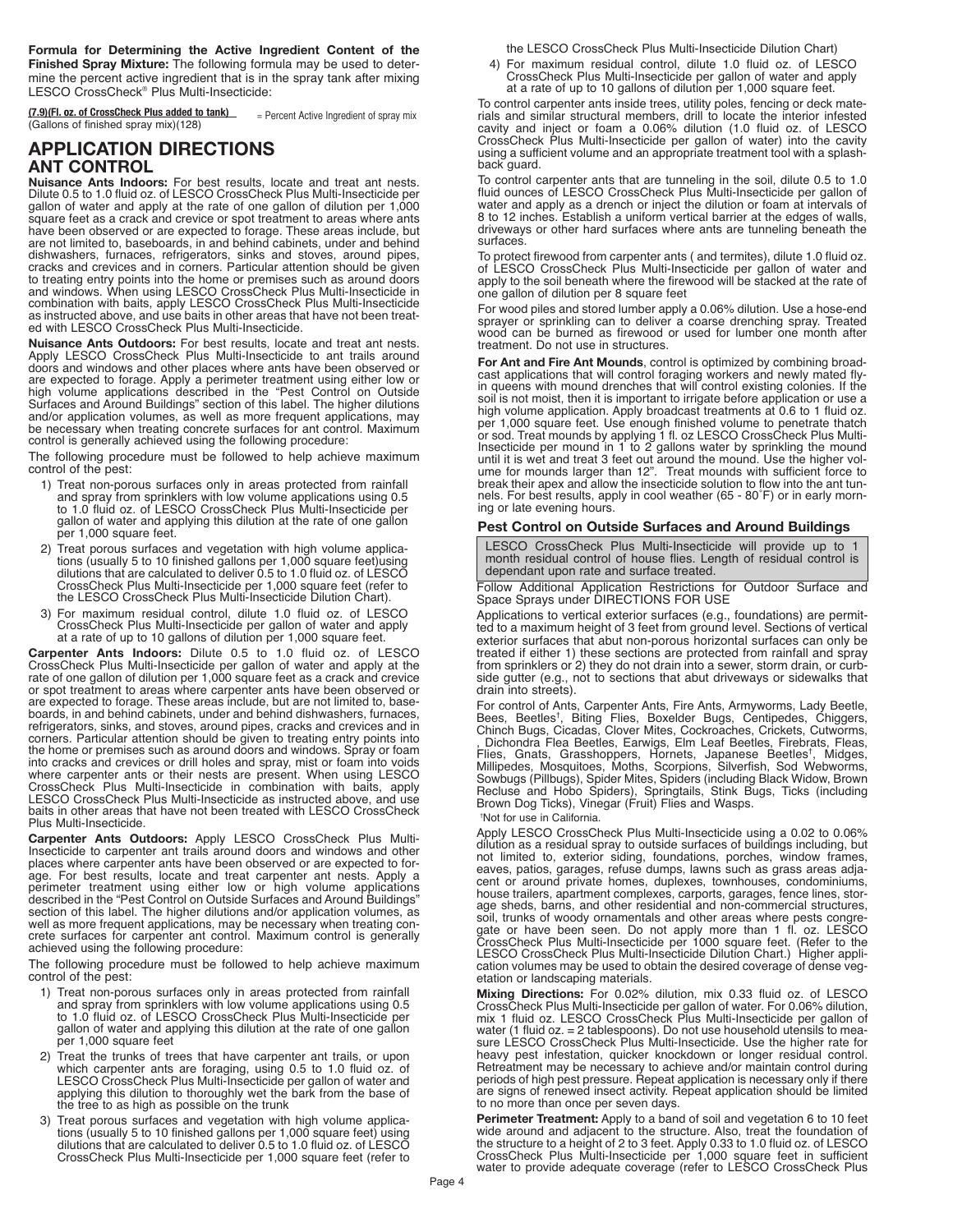Multi-Insecticide Dilution Chart). For sections of foundation that abut non-porous horizontal surfaces, the treated areas must be protected from rainfall and spray from sprinklers or they do not drain into a sewer, storm drain, or curbside gutter (e.g. not to sections that abut driveways or sidewalks that drain into streets).

#### **Broadcast Treatment of Wood for the Control of Wood-infesting Insects and Nuisance Pests Outside of Structures**

Apply a 0.06% dilution with a fan spray using a maximum pressure of 25 psi. Treatment should be made to thoroughly and uniformly cover the surface but limit excess runoff.

To control wood-infesting insects active inside trees, utility poles and/or fence posts, drill to find the interior infested cavity and inject a 0.06% dilution. To control Bees, Wasps, Hornets, and Yellow-Jackets, apply in late evening when insects are at rest. Aim spray at nest openings in ground, bushes and in cracks and crevices which may harbor nests, saturating nest openings and contacting as many insects as possible.

#### **Pests Under Slabs**

Infestations of Arthropods, such as Ants, Cockroaches and Scorpions inhabiting under slab area may be controlled by drilling and injecting or horizontal rodding and then injecting 1 gallon of a 0.06% or 1/2 gallon of a 0.12% dilution per 10 square feet, (or 2 gallons of a 0.06% dilution or 1 gallon of a 0.12% dilution per 10 linear feet.

**MOSQUITO CONTROL** commercial and industrial buildings, and lawns, ornamentals, parks,

recreational areas and athletic fields.<br>Apply LESCO CrossCheck® Plus Multi-Insecticide for mosquito control at Apply LESCO CrossCheck® Plus Multi-Insecticide for mosquito control at an application rate of 0.33 to 1.0 fluid oz. LESCO CrossCheck Plus Multi-Insecticide per gallon of water (0.07 to 0.22 lbs bifenthrin/acre), and<br>apply at the rate of one gallon of dilution per 1,000 square feet as a gen-<br>eral spray (refer to the LESCO CrossCheck Plus Multi-Insecticide<br>Dilution this product for control of mosquitoes that may potentially transmit malar-ia, and arboviruses (West Nile fever, dengue fever, Eastern equine encephalitis, and St. Louis encephalitis).

Apply as <sup>a</sup> residual spray to outside surfaces of buildings including but not limited to, exterior siding, foundations, porches, window frames, eaves, patios, garages, refuse dumps, lawns such as grass areas adjacent to or around private homes, duplexes, townhouses, condominiums, house trailers, apartment complexes, carports, fence lines, storage sheds, barns, and other commercial, residential and non commercial structures, soil, trunk of woody ornamentals, trees, shrubs, ground cover, bedding plants, foliage plants, flowers, non-bearing fruit and nut trees urban areas, parks, campsites, athletic fields, playgrounds, recreational and overgrown waste areas, roadsides and other areas where mosquitoes are found. May also be applied to non-bearing crops or perennial crops that will not produce harvestable raw agricultural commodities during the season of application.

Use the high rate for heavy pest infestation, quicker knockdown, or longer residual control. Retreatment may be necessary to achieve and/or maintain control during periods of high pest pressure, or if there are signs of renewed insect activity. For the lower use rates, repeat application should be limited to no more than once per seven days. For the high use<br>rate of 1.0 fluid oz. LESCO CrossCheck Plus Multi-Insecticide per gallon of water, do not apply more than once per four weeks.

Apply with hand-held and back pack sprayers or mist blowers, ground<br>sprayers, power sprayers, truck mounted hydraulic sprayers or mist<br>blowers. Do not apply by air or with hand held or truck mounted cold<br>aerosol ULV spraye when the mosquitoes are most active. Application during the cooler hours of the night or early mornings is recommended.

Do not apply more than 1.0 fluid oz. of LESCO CrossCheck Plus Multi- Insecticide per 1,000 square feet (equivalent to 0.22 lbs. bifenthrin/acre) per application

Do not apply when wind speed exceeds 10 MPH.

#### **INDOOR USE**

For control of Ants, Carpenter Ants, Bedbugs, Bees, Beetles, Biting Flies, Boxelder Bugs, Centipedes, Cicadas, Cockroaches, Crickets, Earwigs, Firebrats, Fleas, Flies, Gnats, Millipedes, Mosquitoes, Moths, Scorpions, Silverfish, Sowbugs (Pillbugs), Spider Mites, Spiders (including Black Widow, Brown Recluse and Hobo Spiders), Springtails, Stink Bugs, Ticks (including Brown Dog Ticks), Vinegar (Fruit) Flies, and Wasps.

In the home, all food processing surfaces and utensils should be covered during treatment or thoroughly washed before use. Exposed food should be covered or removed.

Use a 0.02% to 0.06% dilution (0.33 to 1 fluid oz. per gallon of water) for residual pest control in buildings and structures and on modes of transport. Apply either as a crack and crevice, pinstream, spot, coarse, low pressure spray (25 psi or less) or with a paint brush.

Apply as a coarse, low pressure, crack and crevice or spot spray to areas where pests hide, such as baseboards, corners, storage areas, closets, around water pipes, doors and windows, attics and eaves, behind and under refrigerators, cabinets, sinks, furnaces, stoves, the underside of shelves, drawers and similar areas. Do not use as a space spray. Pay particular attention to cracks and crevices.

**Mixing Directions:** See mixing directions in "Pest Control on Outside Surfaces and Around Buildings" section.

LESCO CrossCheck Plus Multi-Insecticide is to be diluted with water for spray or brush application. Fill sprayer with the desired volume of water and add LESCO CrossCheck Plus Multi-Insecticide. Close and shake before use in order to insure proper mixing. Mix only the amount of solution needed for the application. Retreatment may be necessary to achieve and/or maintain control during periods of high pest pressure. Repeat application is necessary only if there are signs of renewed insect activity. Limit repeat application to no more than once per seven days.

LESCO CrossCheck Plus Multi-Insecticide may be converted to a foam and used to treat void spaces, or as a spot spray on vertical or horizontal surfaces where visual marking of application is desired. Use of a foaming agent increases a.i. surface contact time on challenging surfaces and provides visual marking of the application.

**Bedbugs:** Thorough application should be made to crack and crevices where evidence of bed bugs occurs. This includes bed frames, box springs, inside empty dressers and clothes closets and carpet edges, high and low wall moldings and wallpaper edges. Do not use this product on bed linens, pillows, mattresses or clothes. Remove all clothes and other articles from dressers or clothes closets before application. Allow all treated areas to thoroughly dry before use. Not recommended for use as sole protection against bedbugs. If evidence of bedbugs is found in/on mattresses, use products approved for this use.

Use a 0.06% dilution (1 fluid oz. per gallon of water) for residual pest control in buildings and structures and on modes of transport. Apply either as a crack and crevice, pinstream, spot, coarse, low pressure spray (25 psi or less) or with a paint brush.

#### **Cockroaches, Crickets, Firebrats, Flies, Gnats, Moths, Mosquitoes, Scorpions, Silverfish, Spiders, and Ticks**

LESCO CrossCheck Plus Multi-Insecticide will provide up to 1 month residual control of house flies. Length of residual control is dependant upon rate and surface treated.

Apply as a coarse, low pressure spray to areas where these pests hide, such as baseboards, corners, storage areas, closets, around water pipes, doors and windows, attics and eaves, behind and under refrigerators, cabinets, sinks, furnaces, and stoves, the underside of shelves, drawers and similar areas. Pay particular attention to cracks and crevices.

**Ants:** Apply to any trails, around doors and windows and other places where ants may be found.

#### **Fleas:**

LESCO CrossCheck Plus Multi-Insecticide will kill fleas for up to 3 months

Apply as a coarse, low pressure spot or crack and crevice treatment to areas frequented by pets, such as under bedding, rugs, next to furniture. Do not apply LESCO CrossCheck Plus Multi-Insecticide dilution directly to pets. Treatment must be dry before pet re-entry. Vacuum prior to treatment.

**Boxelder Bugs, Centipedes, Cicadas, Earwigs, Beetles, Millipedes, Pillbugs, Sowbugs Springtails, and Stink Bugs:** Apply around doors and windows and other places where these pests may be found or where they may enter premises. Check damp areas and drains for pest access. Spray baseboards, storage areas and other locations.

**Spider Mites:** Treat houseplants thoroughly but do not allow run off to occur. Make sure to treat underside of leaves.

#### **Bees and Wasps**

To control Bees, Wasp, Hornets, and Yellow-Jackets apply a 0.06% dilution. Application should be made in the late evening when insects are at rest. Thoroughly spray nest and entrance and surrounding areas where insects alight. Spray liberally into hiding and breeding places, especially under attic rafters, contacting as many insects as possible. Retreatment may be necessary to achieve and/or maintain control during periods of high pest pressure. Repeat application is necessary only if there are signs of renewed insect activity.

**Precautions: Do not apply dilution until location of heat pipes, ducts, water and sewer lines and electrical conduits are known and identified. Caution must be taken to avoid puncturing and injection into these structural elements. During any overhead applications to overhead interior areas of structures, cover surfaces below with plastic sheeting or similar materials.**

**Restrictions:** Do not apply into electrical fixtures, switches, or sockets.

In the home, all food processing surfaces and utensils in the treatment area should be covered during treatment or thoroughly washed before re-use. Remove pets, birds, and cover aquariums before spraying. Do not permit humans or pets to contact treated surfaces until the spray has dried.

Wear protective clothing, unvented goggles, gloves and respirator, when applying to overhead areas or in poorly ventilated areas. Avoid touching sprayed surfaces until spray has completely dried.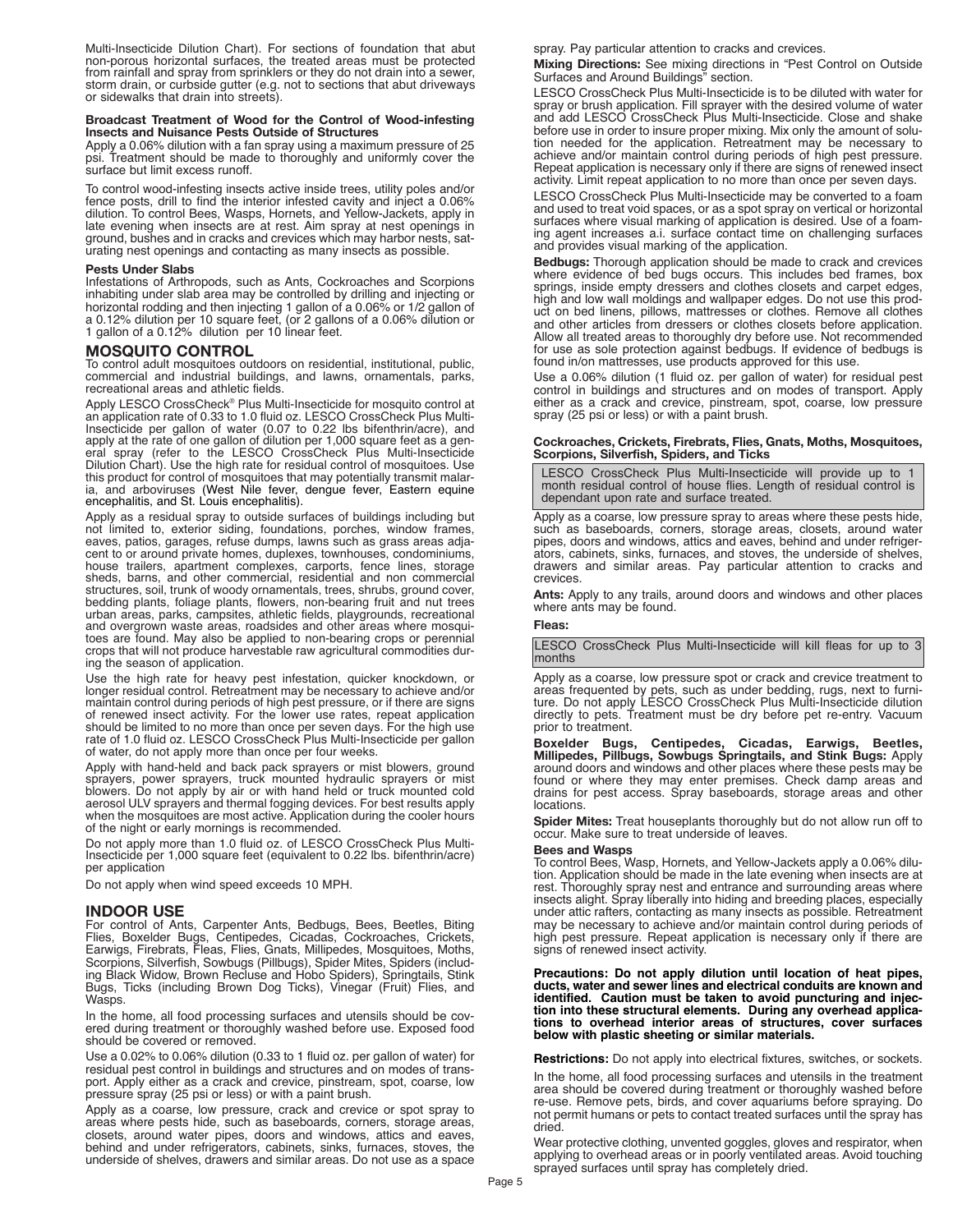#### **FOR CONTROL OF STORED PRODUCTS PESTS**

(Including Indian Meal Moths, Rice Moths, Tobacco Moths, Flour Beetles, Lesser Grain Borers, Merchant Grain Beetles, Sawtoothed Grain Beetles, Grain Weevils, Warehouse Beetles, Cigarette Beetles, and Dermestid Beetles, Psocids, and other similar pests). Inspect to locate and remove infested food sources, remove or cover any food items or food serving dishes or utensils prior to treatment. Apply LESCO CrossCheck Plus using a 0.02% to 0.06% dilution, Apply as a coarse, low pressure spray to areas where these pests hide, such as baseboards, corners, storage areas, closets, around water pipes, doors and windows, attics and eaves, behind and under refrigerators, cabinets, sinks, furnaces, and stoves, the underside of shelves, drawers and similar areas. Pay particular attention to cracks and crevices. Do not apply directly to food.

**WAREHOUSES and GROCERY/PET STORES:** LESCO CrossCheck Plus Multi-Insecticide dilution may be applied as a surface, spot or crack and crevice treatment in food and nonfood storage warehouses and stores. Apply to all areas that may harbor pests, including under and between pallets, bins, and shelves. Do not apply directly to food, grain bins (interior), or animals.

**FOOD/FEED HANDLING ESTABLISHMENT APPLICATIONS** food areas of food/feed handling establishments as a surface, spot, or crack and crevice treatment.

LESCO CrossCheck Plus Multi-Insecticide will provide up to 1 month residual control of house flies. Length of residual control is dependant upon rate and surface treated.

Food/feed handling establishments are defined as places other than private residences in which exposed food/feed is held, processed, prepared or served. Included also are areas for receiving, storing, packing (canning, bottling, wrapping, boxing), preparing, edible waste storage and enclosed processing systems (mills, dairies, edible oils, syrups) of food. Serving areas where food is exposed and the facility is in operation are also considered food areas.

Permitted non-food areas of use include, garbage rooms, lavatories, entries and vestibules, offices, locker rooms, machine rooms, garages, mop closets and storage (after canning or bottling).

Permitted use sites include, but are not limited to: Aircraft (Do not use in aircraft cabins), bakeries, bottling facilities, breweries, buses, cafeterias, candy plants, canneries, dairy product processing plants, food manufacturing plants, food processing plants, food service establishments, granaries, grain mills, hospitals, hotels, industrial buildings, laboratories, meat/poultry/egg processing plants, mobile/motor homes, nursing homes offices, railcars, restaurants, schools, ships, trailers, trucks, vessels, warehouses and wineries.

**Surface Application:** Do not use this application method in food/feed handling establishments when the facility is in operation or foods/feeds are exposed. Do not apply directly to food products. Cover or remove all food processing and/or handling equipment during application. After application in food processing plants, bakeries, cafeterias and similar facilities, wash all equipment, benches, shelving and other surfaces which food will contact. Clean food handling or processing equipment and thoroughly rinse with clean, fresh water.

**Spot, Crack and Crevice Application:** Spot or crack and crevice applications may be made while the facility is in operation; however, food should be covered or removed from area being treated. Do not apply directly to food. For this application a "spot" will not exceed 2 square feet.

#### **Foam Applications**

LESCO CrossCheck® Plus Multi-Insecticide may be converted to a foam and used to treat void spaces, or as a spot spray on vertical or horizontal surfaces where visual marking of application is desired. Use of a foaming agent increases a.i. surface contact time on challenging surfaces and provides visual marking of the application. Ensure that the foaming agent is approved for food surface/area contact use.

## **Specific Pest Control Applications**

**Underground Services** such as: wires, cables, utility lines, pipes, conduits, etc. Services may be within structures or located outside structures, in right-of-ways or to protect long range (miles) of installations of services.

Soil treatment may be made using 0.06 to 0.12% LESCO CrossCheck Plus Multi-Insecticide dilution to prevent attack by Termites and Ants.

Apply 2 gallons of dilution per 10 linear feet to the bottom of the trench and allow to soak into the soil. Lay services on the treated soil and cover with approximately 2 inches of fill soil. Apply another 2 gallons per 10 linear feet over the soil surface to complete the treatment barrier. In wide trenches, only treat the soil in the area near the services. It is important to establish a continuous barrier of treated soil surrounding the services.

Where soil will not accept the above labeled volume, 1 gallon of 0.12% LESCO CrossCheck Plus Multi-Insecticide may be used per 10 linear feet of trench both to the bottom of the trench and over the soil on top of the services.

Finish filling the trench with treated fill soil. The soil where each service protrudes from the ground may be treated by trenching/rodding of no more than 1 to 2 gallons of dilution into the soil.

#### **Restrictions:**

Do not treat electrically active underground services.

## **Posts, Poles, and Other Constructions**

Create an insecticidal barrier in the soil around wooden constructions such as signs, fences and landscape ornamentation by applying a 0.06% dilution.

Previously installed poles and posts may be treated by sub-surface injection or treated by gravity-flow through holes made from the bottom of a trench around the pole or post. Treat on all sides to create a continuous insecticidal barrier around the pole. Use 1 gallon of dilution per foot of depth for poles and posts less than six inches in diameter. For larger poles, use 1.5 gallons of dilution per foot of depth. Apply to a depth of 6 inches below the bottom of the wood. For larger constructions, use 4 gallons per 10 linear feet per foot of depth.

**Treatment of Wood-in-Place for Control of Wood-Infesting Insects:** (Localized Areas in Structure) For the control of insects such as Termites, Ants, Carpenter Ants, and wood-infesting beetles such as Old House Borer and Powder Post in localized areas of infested wood in and around structures, apply a 0.06% dilution to voids and galleries in damaged wood and in spaces between wooden members of a structure and between wood and foundations where wood is vulnerable. Paint on or fan spray applications may also be used. Plastic sheeting must be placed immediately below overhead areas that are spot treated except for soil surfaces in crawl spaces. Application may be made to inaccessible areas by drilling, and then injecting dilution with a crack and crevice injector into the damaged wood or void spaces. This type of application is not intended to be a substitute for soil treatment, mechanical alteration or fumigation to control extensive infestation of wood-infesting insects.

Termite carton nests in trees or building voids may be injected with 0.06% dilution. Multiple injection points to varying depths may be necessary. It is desirable to physically remove carton nest material from

building voids when such nests are found. **Pest Control in Crawlspaces and Voids:** Broadcast LESCO CrossCheck Plus Multi-Insecticide at 0.02% to 0.06% to all surfaces in crawlspace and/or void to control ants, fleas, roaches, scorpions, or other arthropods. This treatment is not intended as a substitute for termite control. Treatment should be made to thoroughly and uniformly cover the surface but limit excess runoff. Keep children and pets off surface until dry.

#### **SUBTERRANEAN TERMITE CONTROL Directions For Use**

All pesticide handlers (mixers, loaders and applicators) must wear longsleeved shirt and long pants, socks, shoes and chemical-resistant gloves. After the product is diluted in accordance with label directions for use, and/or when mixing and loading using a closed spray tank transfer system, (such as an in-line injector system) shirt, pants, socks, shoes and waterproof gloves are sufficient. In addition, all pesticide handlers must wear a respiratory protection device<sup>1</sup> when working in a non-ventilated space. All pesticide handlers must wear protective eyewear when working in non-ventilated space or when applying termiticide by rodding or sub-slab injection.

<sup>1</sup>Use one of the following NIOSH approved respirator with any R,

P or HE filter or a NIOSH approved respirator with an organic

vapor (OV) cartridge or canister with any R, P or HE prefilter.

When treating adjacent to an existing structure, the applicator must check the area to be treated, and immediately adjacent areas of the structure, for visible and accessible cracks and holes to prevent any leaks or significant exposures to persons occupying the structure. People present or residing in the structure during application must be advised to remove their pets and themselves from the structure if they see any signs of leakage. After application, the applicator is required to check for leaks. All leaks resulting in the deposition of termiticide in locations other than those prescribed on this label must be cleaned up prior to leaving the application site. Do not allow people or pets to contact contaminated areas or to reoccupy contaminated areas of the structure until the clean-up is completed

The use of this product prevents and controls Termite infestations in and around structures and constructions.

The dilute insecticidal dilution must be adequately dispersed in the soil to establish a barrier between the wood and the Termites in the soil. As a good practice: 1) all non-essential wood and cellulose containing materials, should be removed from around foundation walls, crawl spaces, and porches; 2) eliminate termite access to moisture by repairing faulty plumbing and/or construction grade. Soil around untreated structural wood in contact with soil should be treated as described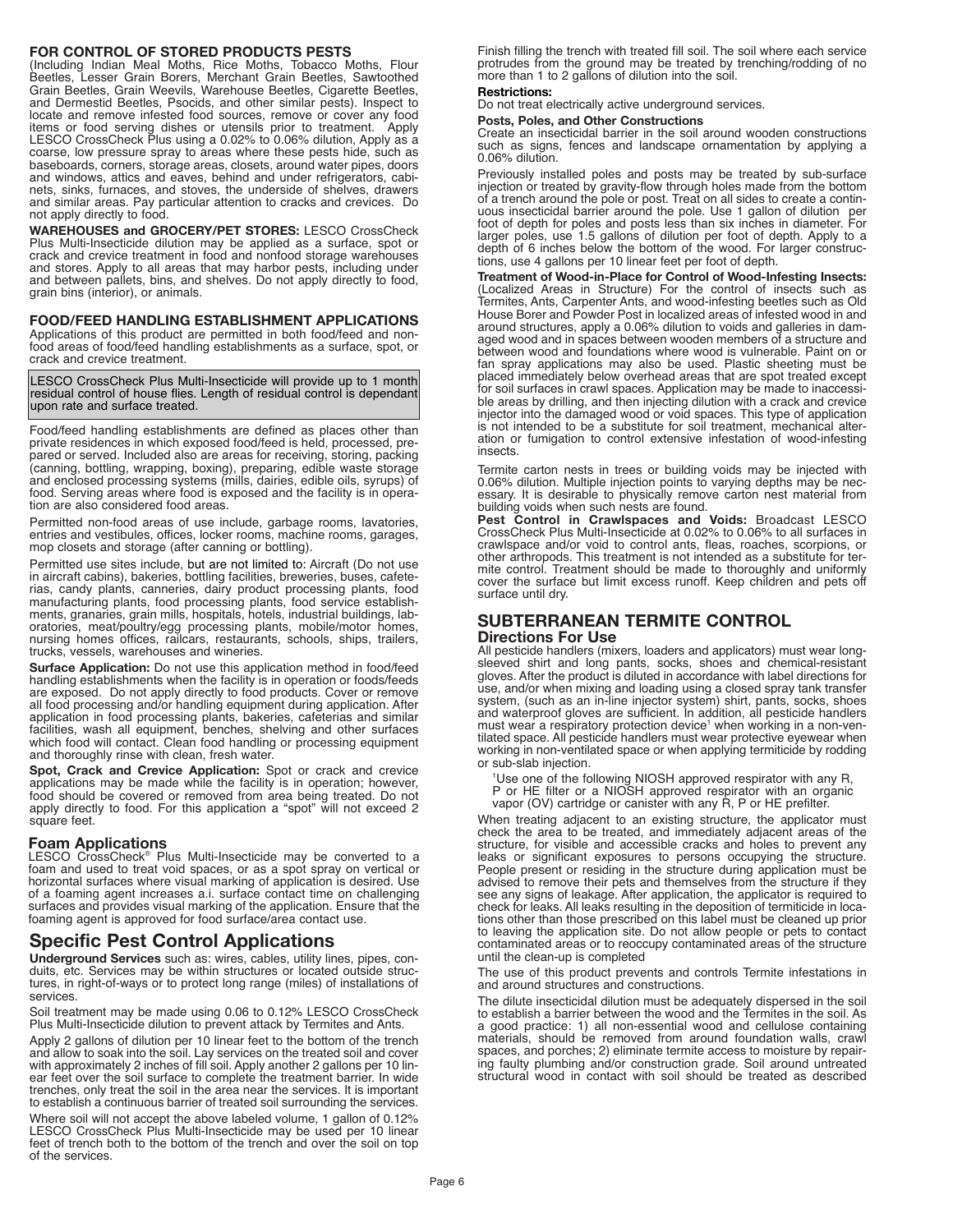#### below.

To establish an effective insecticidal barrier with this product the service technician must be familiar with current Termite control practices such as: trenching, rodding, sub-slab injection, coarse fan spraying of soil surfaces, crack and crevice (void) injection, excavated soil treatment, and brush or spray applications to infested or susceptible wood. These techniques must be correctly employed to prevent or control infestations by subterranean Termites such as: *Coptotermes, Heterotermes, Reticulitermes* and *Zootermopsis.* The biology and behavior of the species involved should be considered by the service technician in determining which control practices to use to control or prevent the termite infestation.

Choice of appropriate procedures should include consideration of such variable factors as the design of the structure, location of heating, ventilation, and air conditioning (HVAC) systems, water table, soil type, soil compaction, grade conditions, and location and type of domestic water supplies and utilities.

For advice concerning current control practices with relation to specific local conditions, consult resources in structural pest control and state cooperative extension and regulatory agencies.

**Important:** Contamination of public and private water supplies must be avoided by following these restrictions and procedures: Use anti-backflow equipment or procedures to prevent siphonage of insecticide into water supplies. Do not contaminate cisterns or wells. Do not treat soil that is water saturated or frozen or in any conditions where runoff or movement from the treatment area (site) is likely to occur. Consult state and local specifications for recommended distances of wells from treated areas, or if such regulations do not exist, refer to Federal Housing Administration Specifications (H.U.D.) for guidance.

**Note:** Crawl spaces are considered inside of the structure.

**Critical Areas:** Critical areas include areas where the foundation is penetrated by utility services, cracks and expansion joints, bath traps and areas where cement constructions have been poured adjacent to the foundation such as stairs, patios and slab additions.

#### **Structures with Wells/Cisterns Inside Foundations**

Structures that contain wells or cisterns within the foundation of a structure can only be treated using the following techniques:

- 1. Do not treat soil while it is beneath or within the foundation or along the exterior perimeter of a structure that contains a well or cistern. The treated backfill method must be used if soil is removed and treated outside/away from the foundation. The treated backfill technique is described as follows:
	- a. Trench and remove soil to be treated onto heavy plastic sheeting or similar material or into a wheelbarrow.
	- b. Treat the soil at the rate of 4 gallons of dilution per 10 linear feet per foot of depth of the trench, or 1 gallon per 1.0 cubic feet of soil. See "Mixing Directions section of the label. Mix thoroughly into the soil taking care to contain the liquid and prevent runoff or spillage.
	- c. After the treated soil has absorbed the dilution, replace the soil into the trench.
- 2. Treat infested and/or damaged wood in place using an injection technique such as described in the "Control of Wood Infesting Insects" section of this label.

#### **Structures with Adjacent Wells/Cisterns and/or Other Water Bodies**

Applicators must inspect all structures with nearby water sources such as wells, cisterns, surface ponds, streams, and other bodies of water and evaluate, at a minimum, the treatment recommendations listed below prior to making an application

- 1.Prior to treatment, if feasible, expose the water pipe(s) coming from the well to the structure, if the pipe(s) enter the structure within 3 feet of grade.
- 2.Prior to treatment, applicators are advised to take precautions to limit the risk of applying the termiticide into subsurface drains that could empty into any bodies of water. These precautions include evaluating whether application of the termiticide to the top of the footer may result in contamination of the subsurface drain. Factors such as depth to the drain system and soil type and degree of compaction should be taken into account in determining the depth of treatment.
- 3. When appropriate (i.e., on the water side of the structure), the treated backfill technique (described above) can also be used to minimize off-site movement of termiticide.

Prior to using this technique near wells or cisterns, consult state, local or federal agencies for information regarding approved treatment practices in your area.

#### **Application Rate:**

Use a 0.06% dilution for subterranean Termites. For other pests on the label use specific listed rates.

**Mixing Directions:** Mix the termiticide use dilution in the following man- ner: Fill tank 1/4 to 1/3 full. Start pump to begin by-pass agitation and place end of treating tool in tank to allow circulation through hose. Add appropriate amount of LESCO CrossCheck® Plus Multi-Insecticide. Add remaining amount of water. Let pump run and allow recirculation through the hose for 2 to 3 minutes.

LESCO CrossCheck Plus Multi-Insecticide may also be mixed into full tanks of water, but requires substantial agitation to insure uniformity of the dilution.

To prepare a 0.06% water dilution, ready to use, dilute 3 quarts of LESCO CrossCheck Plus Muli-Insecticide with 99.25 gallons of water.

#### **Mixing:**

For the desired application rate, use the chart below to determine the amount of LESCO CrossCheck Plus Multi-Insecticide for <sup>a</sup> given volume of finished dilution:

| Amount of LESCO CrossCheck Plus Multi-Insecticide<br>(Gallons except where noted) |                                                                                                  |                                                              |                                                |  |
|-----------------------------------------------------------------------------------|--------------------------------------------------------------------------------------------------|--------------------------------------------------------------|------------------------------------------------|--|
| <b>Dilution</b><br><b>Concentration</b>                                           | Amount of<br><b>CrossCheck Plus</b>                                                              | Amount<br>of Water                                           | <b>Desired Gallons</b><br>of Finished Dilution |  |
| 0.06%                                                                             | $1$ fl. oz<br>$5$ fl. oz<br>$10$ fl. $oz$<br>25 fl. oz<br>1.5 <sub>gt</sub><br>$2.25$ gt<br>3 qt | $127$ fl. oz.<br>4.9<br>9.9<br>24.8<br>49.6<br>74.4<br>99.25 | 5<br>10<br>25<br>50<br>75<br>100               |  |
| $0.12\%$ *                                                                        | $2$ fl. oz.<br>10 fl. $oz$<br>$19.5$ fl. oz<br>1.5 <sub>gt</sub><br>3 qt<br>$4.5$ gt<br>6 qt     | $126$ fl. oz.<br>4.9<br>9.8<br>24.6<br>49.2<br>73.8<br>98.5  | 5<br>10<br>25<br>50<br>75<br>100               |  |

Common units of measure:<br>1 pint = 16 fluid ounces (fl.  $point = 16$  fluid ounces (fl. oz.)

1 quart = 2 pints = 4 cups =  $32$  fluid ounces (fl. oz.)

\*For Termite applications, only use this rate in conjunction with the application volume adjustments as listed in the section below or in the foam or underground service application sections.

**Application Volume:** To provide maximum control and protection against termite infestation apply the specified volume of the finished water dilution and active ingredient as set forth in the directions for use section of this label. If soil will not accept the labeled application volume, the volume may be reduced provided there is a corresponding increase in concentration so that the amount of active ingredient applied to the soil remains the same.

Note: Large reductions of application volume reduce the ability to obtain a continuous barrier. Variance is allowed when volume and concentration are consistent with label directed rates and a continuous barrier can still be achieved.

Where desirable for pre and post construction treatments, the volume of the 0.12% dilution may be reduced by <sup>1</sup> /2 the labeled volume. See Volume Adjustment Chart below.

**Note:** When volume is reduced, the hole spacing for subslab injection and soil rodding may require similar adjustment to account for lower volume dispersal of the termiticide in the soil.

| <b>Volume Adjustment Chart</b>                                                           |             |             |  |
|------------------------------------------------------------------------------------------|-------------|-------------|--|
| Rate (% Dilution)                                                                        | $0.06\%$    | 0.12%       |  |
| Volume allowed<br>Horizontal (gallons<br>dilution/10 $ft^2$ )<br>Vertical (gallons dilu- | 1.0 gallons | 0.5 gallons |  |
| $tion/10$ $lin. ft.)$                                                                    | 4.0 gallons | 2.0 gallons |  |

**After Treatment:** All holes in commonly occupied areas into which LESCO CrossCheck Plus Multi-Insecticide has been applied must be plugged. Plugs must be of a non-cellulose material or covered by an impervious, non-cellulose material.

#### **Pre-Construction Subterranean Termite Treatment**

The treatment site must be covered prior to a rain event in order to prevent run-off of the pesticide into non-target areas.

The applicator must either cover the soil him/herself or provide written notification of the above requirement to the contractor on site and to the person commissioning the application (if different than the contractor). If notice is provided to the contractor or the person commissioning the application, then they are responsible under FIFRA to ensure that: 1) if the concrete slab cannot be poured over the treated soil within 24 hours of application the treated soil is covered with a waterproof covering (such as polyethylene sheeting), and 2) the treated soil is covered if precipitation is predicted to occur before the concrete slab is scheduled to be poured.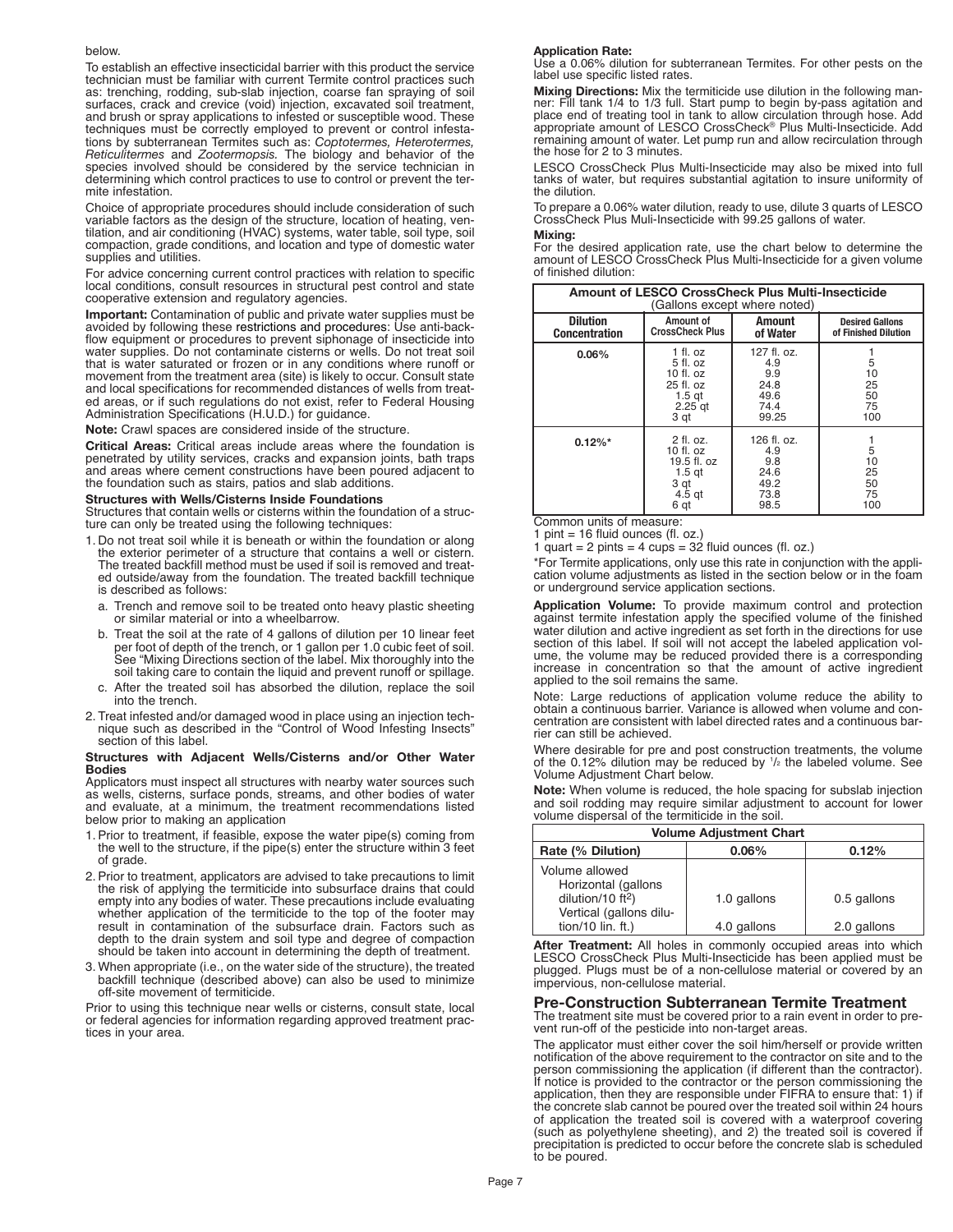Do not treat soil that is water-saturated or frozen. Do not treat when raining.

Do not allow treatment to runoff from the target area.

Do not apply within 10 feet of storm drains. Do not apply within 25 feet of aquatic habitats (such as, but not limited to, lakes; reservoirs; rivers; permanent streams; marshes or ponds; estuaries; and commercial fish farm ponds).

Do not make on-grade applications when sustained wind speeds are above 10 mph (at application site) at nozzle end height.

#### **Pre-Construction Treatment: Do not apply at a lower dosage and/or concentration than specified on this label for applications prior to the installation of the finished grade.**

When treating foundations deeper than 4 feet, apply the termiticide as the backfill is being replaced, or if the construction contractor fails to notify the applicator to permit this, treat the foundation to a minimum depth of 4 feet after the backfill has been installed. The applicator must trench and rod into the trench or trench along the foundation walls and around pillars and other foundation elements, at the rate prescribed from grade to a minimum depth of 4 feet. When the top of the footing is exposed, the applicator must treat the soil adjacent to the footing to a depth not to exceed the bottom of the footing. However, in no case should a structure be treated below the footing.

Effective pre-construction subterranean Termite control is achieved by the establishment of vertical and/or horizontal insecticidal barriers using 0.06% dilution of LESCO CrossCheck Plus Multi-Insecticide.

#### **Horizontal Barriers**

Create a horizontal barrier wherever treated soil will be covered by a slab, such as footing trenches, slab floors, carports, and the soil beneath stairs and crawl spaces.

For a 0.06% rate apply 1 gallon of dilution per 10 square feet, or use 1 fluid ounce of LESCO CrossCheck Plus Multi-Insecticide per 10 square feet in sufficient water (no less than 1/2 gallon or more than 2 gallons) to provide thorough and continuous coverage of the area being treated.

If the fill is washed gravel or other coarse material, it is important that a sufficient amount of dilution be used to reach the soil substrate beneath the coarse fill.

Applications shall be made by a low pressure spray (less than 50 p.s.i.) using a coarse spray nozzle. If slab will not be poured the same day as treatment, cover treated soil with a water-proof barrier such as polyethylene sheeting. This is not necessary if foundation walls have been installed around the treated soil.

#### **Vertical Barriers**

Vertical barriers must be established in areas such as around the base of foundations, plumbing, utility entrances, back-filled soil against foundation walls and other critical areas.

For a 0.06% rate, apply 4 gallons of dilution per 10 linear feet per foot of depth or 4 fluid ounces of LESCO CrossCheck Plus Multi-Insecticide 10 linear feet per foot of depth from grade to top of footing in sufficient water (not less than 2 gallons or more than 8 gallons) to ensure complete coverage.

- a. When trenching and rodding into the trench, or trenching, it is important that dilution reaches the top of the footing. Rod holes must be spaced so as to achieve a continuous termiticide barrier, but in no case more than 12 inches apart.
- b. Care should be taken to avoid soil wash-out around the footing.
- c. Trenches need not be wider than 6 inches. Dilution should be mixed with the soil as it is being replaced in the trench.
- d. For a monolithic slab, an inside vertical barrier may not be required.

Treat hollow block voids may be treated at a rate of 2 gallons of dilution per 10 linear feet so that the dilution will reach the top of the footing. Prior to each application, applicators must notify the general contractor, construction superintendent, or similar responsible party, of the intended termiticide application and intended sites of application and instruct the responsible person to notify construction workers and other individuals to leave the area to be treated during application and until the ter- miticide is absorbed into the soil.

#### **Post Construction Subterranean Termite Treatment**

Use a 0.06% dilution for post-construction treatment. Post-construction soil applications shall be made by injection, trenching and rodding into the trench or trenching, or coarse fan spray with pressures not exceeding 25 p.s.i. at the nozzle. Care should be taken to avoid soil wash-out around the footing.

Do not apply dilution until location of wells, radiant heat pipes, water and sewer lines and electrical conduits are known and identified. Caution must be taken to avoid puncturing and injection into these elements.

**Foundations:** For applications made after the final grade is installed, the applicator must trench and rod into the trench or trench along the foundation walls and around pillars and other foundation elements, at the rate prescribed from grade to the top of the footing. When the footing is more than four (4) feet below grade, the applicator must trench and rod into the trench or trench along the foundation walls at the rate prescribed to a minimum depth of four feet. The actual depth of treatment will vary depending on soil type, degree of compaction, and location of termite activity. When the top of the footing is exposed, the applicator must treat the soil adjacent to the footing to a depth not to exceed the bottom of the footing. However, in no case should a structure be treated below the footing.

#### **Slabs**

Vertical barriers may be established by sub-slab injection within the structure and trenching and rodding into the trench or trenching outside at the rate of 4 gallons of dilution per 10 linear feet per foot of depth. Special care must be taken to distribute the treatment evenly. Treatment should not extend below the bottom of the footing.

Treat along the outside of the foundation and where necessary beneath the slab on the inside of foundation walls. Treatment may also be required beneath the slab along both sides of interior footing-supported walls, one side of interior partitions and along all cracks and expansion joints. Horizontal barriers may be established where necessary by long-rodding or by grid pattern injection vertically through the slab.

- a. Drill holes in the slab and/or foundation to allow for the application of a continuous insecticidal barrier.
- b. For shallow foundations (1 foot or less) dig a narrow trench approximately 6 inches wide along the outside of the foundation walls. Do not dig below the bottom of the footing. The dilution should be applied to the trench and soil at 4 gallons of dilution per 10 linear feet per foot of depth as the soil is replaced in the trench.
- c. For foundations deeper than 1 foot follow rates for basement.
- d. Exposed soil and wood in bath traps may be treated with a 0.06% dilution.

### **Basements**

Where the footing is greater than 1 foot of depth from grade to the bottom of the foundation, application must be made by trenching and rodding into the trench, or trenching at the rate of 4 gallons of dilution per 10 linear feet per foot of depth. When the footer is more than four feet below grade, the applicator may trench and rod into the trench, or trench along foundation walls at the rate prescribed for four feet of depth. Rod holes must be spaced to provide a continuous insecticidal barrier, but in no case more than 12 inches apart. The actual depth of treatment will vary depending on soil type, degree of compaction, and location of termite activity. However, in no case should a structure be treated below the footer. Sub-slab injection may be necessary along the inside of foundation walls, along cracks and partition walls, around pipes, conduits, piers, and along both sides of interior footing-supported walls.

**Accessible Crawl Spaces:** For crawl spaces, apply vertical termiticide barriers at the rate of 4 gallons of dilution per 10 linear feet per foot of depth from grade to the top of the footing, or if the footing is more than 4 feet below grade, to a minimum depth of 4 feet. Apply by trenching and rodding into the trench, or trenching. Treat both sides of foundation and around all piers and pipes. Where physical obstructions such as concrete walkways adjacent to foundation elements prevent trenching, treatment may be made by rodding alone. When soil type and/or conditions make trenching prohibitive, rodding may be used. When the top of the footing is exposed, the applicator must treat the soil adjacent to the footing to a depth not to exceed the bottom of the footing. Read and follow the mixing and use direction section of the label if situations are encountered where the soil will not accept the full application volume.

- 1. Rod holes and trenches must not extend below the bottom of the footing.
- 2. Rod holes must be spaced so as to achieve a continuous termiticide barrier but in no case more than 12 inches apart.
- 3. Trenches must be a minimum of 6 inches deep or to the bottom of the footing, whichever is less, and need not be wider than 6 inches. When trenching in sloping (tiered) soil, the trench must be stepped to ensure adequate distribution and to prevent termiticide from running off. The dilution must be mixed with the soil as it is replaced in the trench.
- 4. When treating plenums or crawl spaces, turn off the air circulation system of the structure until application has been completed and all termiticide has been absorbed by the soil.

**Inaccessible Crawl Spaces:** For inaccessible interior areas, such as areas where there is insufficient clearance between floor joists and ground surfaces to allow operator access, excavate if possible, and treat according to the instructions for accessible crawl spaces. Otherwise, apply one or a combination of the following two methods.

- 1. To establish a horizontal barrier, apply to the soil surface, 1 gallon of dilution per 10 square feet overall using a nozzle pressure of less than 25 p.s.i. and a coarse application nozzle (e.g., Delavan Type RD Raindrop, RD-7 or larger, or Spraying Systems Co. 8010LP TeeJet or comparable nozzle). For an area that cannot be reached with the application wand, use one or more extension rods to make the application to the soil. Do not broadcast or powerspray with higher pressures.
- 2. To establish a horizontal barrier, drill through the foundation wall or through the floor above and treat the soil perimeter at a rate of 1 gallon of dilution per 10 square feet. Drill spacing must be at intervals not to exceed 16 inches. Many States have smaller intervals, so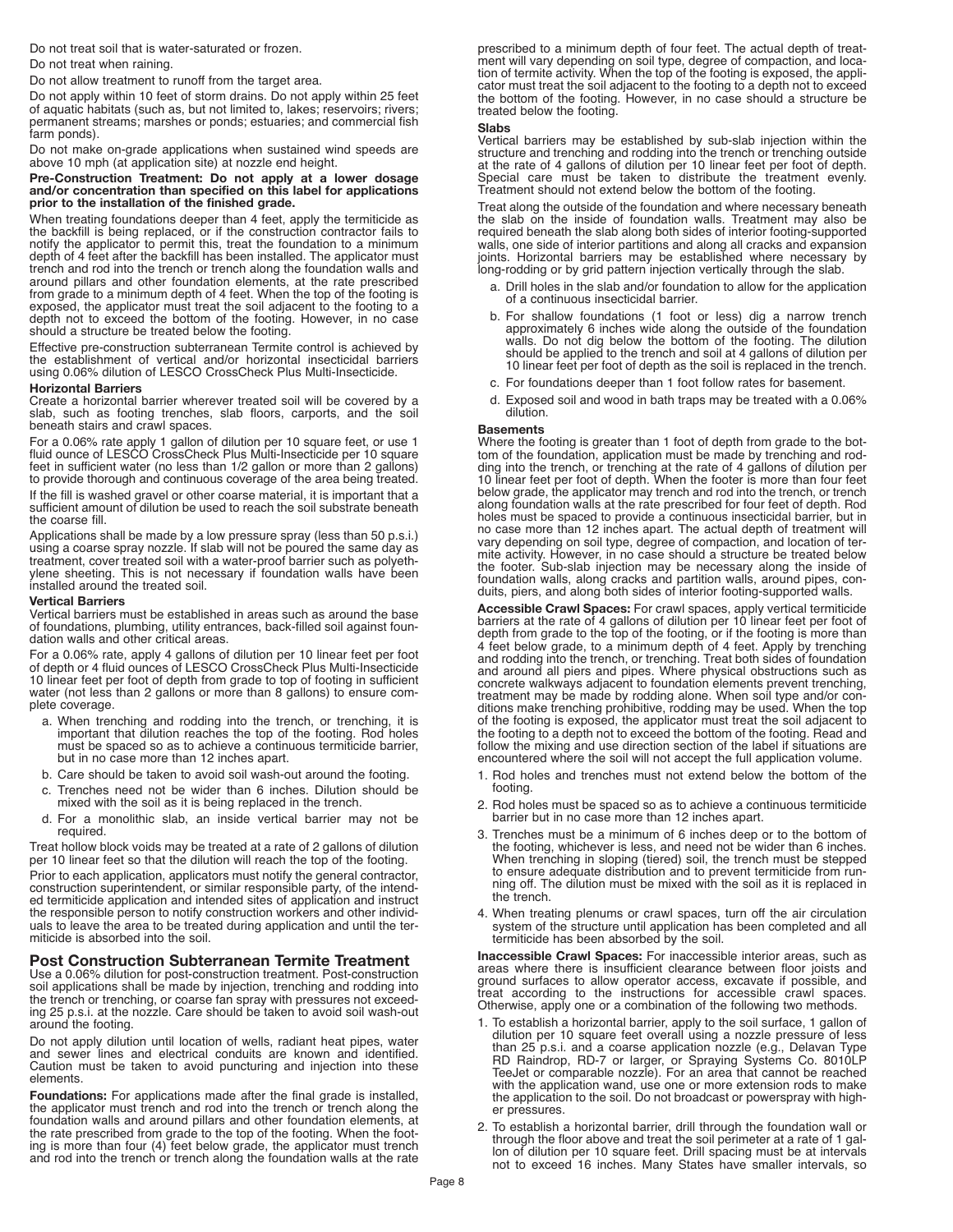check State regulations which may apply.

When treating plenums and crawl spaces, turn off the air circulation system of the structure until application has been completed and all termiticide has been absorbed by the soil.

**Masonry Voids:** Drill and treat voids in multiple masonry elements of the structure extending from the structure to the soil in order to create a continuous treatment barrier in the area to be treated. Apply at the rate of 2 gallons of dilution per 10 linear feet of footing, using a nozzle pressure of less than 25 p.s.i. When using this treatment, access holes must be drilled below the sill plate and should be as close as possible to the footing as is practical. Treatment of voids in block or rubble foundation walls must be closely examined: Applicators must inspect areas of possible runoff as a precaution against application leakage in the treated areas. Some areas may not be treatable or may require mechanical alteration prior to treatment.

All leaks resulting in the deposition of termiticide in locations other than those prescribed on this label must be cleaned up prior to leaving the application site. Do not allow people or pets to contact contaminated areas or to reoccupy the contaminated areas of the structure until the clean-up is completed.

**Note:** When treating behind veneer care should be taken not to drill beyond the veneer. If concrete blocks are behind the veneer, both the blocks and the veneer may be drilled and treated at the same time.

Not for use in voids insulated with rigid foam insulation.

**Excavation Technique:** If treatment must be made in difficult situations, along fieldstone or rubble walls, along faulty foundation walls, and around pipes and utility lines which lead downward from the structure to a well or pond, application may be made in the following manner:

- a. Trench and remove soil to be treated onto heavy plastic sheeting or similar material.
- b. Treat the soil at the rate of 4 gallons of dilution per 10 linear feet per foot of depth of the trench. Mix the dilution thoroughly into the soil taking care to prevent liquid from running off the liner.
- c. After the treated soil has absorbed the liquid dilution, replace the soil in the trench.

**Attention:** When applying LESCO CrossCheck® Plus Multi-Insecticide in a confined area, the user should wear unvented goggles and a respirator approved by NIOSH during application.

#### **Foam Applications**

LESCO CrossCheck Plus Multi-Insecticide dilution, from 0.06 to 0.12 % may be converted to a foam with expansion characteristics from 2 to 40 times.

**Localized Application:** The dilution may be converted to a foam and the foam used to control or prevent termite infestations.

Depending on the circumstances, foam applications may be used alone or in combination with liquid dilution applications. Applications may be made behind veneers, piers, chimney bases, into rubble foundations, into block voids or structural voids, under slabs, stoops, porches, or to the soil in crawlspaces, and other similar voids.

Foam and liquid application must be consistent with volume and active ingredient instructions in order to insure proper application has been made. The volume and amount of active ingredient are essential to an effective treatment. At least 75% of the labeled liquid dilution volume of product must be applied, with the remaining percent delivered to appropriate areas using foam application. Refer to label and use recommendations of the foam manufacturer and the foaming equipment manufacturer.

Foam applications are generally a good supplement to liquid treatments in difficult areas, but may be used alone in difficult spots.

#### **Application Under Slabs or to Soil in Crawlspaces to Prevent or Control Termites**

Application may be made using LESCO CrossCheck Plus Multi-Insecticide foam alone or in combination with liquid dilution. The equivalent of at least 4 gallons (4 fluid ounces of LESCO CrossCheck Plus Multi-Insecticide concentrate) of 0.06% dilution per 10 linear feet (vertical barrier), or at least 1 gallon (1 fluid ounce of LESCO CrossCheck Plus Multi-Insecticide concentrate) of 0.06% dilution per 10 square feet (horizontal barrier) must be applied either as dilution, foam, or a combination of both. For a foam only application, apply LESCO centration and foam volume to deposit 4 fluid ounces of concentrate per 10 linear feet or 1 fluid ounce of concentrate per 10 square feet. For example, 2 gallons of 0.12% dilution generated as foam to cover 10 linear feet is equal to the application of 4 gallons of 0.06% dilution per 10 linear feet.

#### **Sand Barrier Installation and Treatment**

Termites can build mud tubes over treated surfaces as long as they have access to untreated soil and do not have to move LESCO CrossCheck® Plus Multi-Insecticide treated soil. Susceptible cracks and spaces can be filled with builder's or play box sand and the sand treated with LESCO CrossCheck Plus Multi-Insecticide. The sand should be treated as soil following the termiticide rate listed on the LESCO CrossCheck Plus Multi-Insecticide label.

Retreatment for subterranean termites can only be performed if there is clear evidence of reinfestation or disruption of the barrier due to construction, excavation, or landscaping and/or evidence of the breakdown of the termiticide barrier in the soil. These vulnerable or reinfested areas may be retreated in accordance with application techniques described in this product's labeling. The timing and type of these retreatments will vary depending on factors such as termite pressure, soil types, soil conditions and other factors which may reduce the effectiveness of the barrier.

#### **Annual retreatment of the structure is prohibited unless there is clear evidence that reinfestation or barrier disruption has occurred.**

#### **APPLICATION IN CONJUNCTION WITH THE USE OF TER-MITE BAITS**

As part of the integrated pest management (IPM) program for termite control, LESCO CrossCheck Plus Multi-Insecticide may be applied to critical areas of the structure including plumbing and utility entry sites, bath traps, expansion joints, foundation cracks and areas with known or suspected infestations at a rate of 0.06% as a spot treatment or complete barrier treatment. Applications may be made as described in the Postconstruction treatment section of this label.

#### **TERMITE CONTROL (ABOVE GROUND ONLY)**

The purpose of the applications described below are to kill termite workers or winged reproductives that may be present at the time of treatment. These applications are intended as supplements to, and not substitutes for, mechanical alteration, soil treatment or foundation treatment.

To control exposed workers and winged reproductive termites in localized areas, dilute 1.0 fluid oz. of LESCO CrossCheck Plus Multi-Insecticide per gallon of water and apply as a course fan spray at the rate of one gallon per<br>1,000 square feet to attics, crawl spaces, unfinished basements and other<br>void areas. Treat swarming termites as well as the areas in which they

To control above-ground termites in localized areas of infested wood, dilute water and apply as a liquid or foam to voids and galleries in damaged wood<br>as well as to spaces between wooden structural members and between the<br>sill plate and foundation where wood is vulnerable to attack. Applications<br>m

To control termite carton nests in building voids, dilute 1.0 fluid oz. of LESCO CrossCheck Plus Multi-Insecticide per gallon of water and apply as a liquid or foam using a pointed injection tool. Multiple injection points a media or realm almost marginal position and be necessary to achieve control. When possible, the carton nest material should be removed from the building void after treatment.

### **LAWNS**

Apply LESCO CrossCheck Plus Multi-Insecticide as a broadcast treatment. Use application volumes of up to 10 gallons per 1000 square feet to get uni-form coverage when treating dense grass foliage.

For low volume applications, less than 2 gallons/1000 square feet, immediate irrigation of treated area with at least 0.25 inches of water following application to ensure efficacy of sub-surface pests such as, but not limited to, Mole Crickets, is recommended.

#### **LAWN APPLICATION RATES**

The application rates listed in the following table will provide excellent control of the respective pests under typical conditions. However, at the discretion of the applicator, LESCO CrossCheck Plus Multi-Insecticide may be applied at up to 1 fl. oz. per 1000 square feet to control each of the pests listed in this Table. The higher application rates should be used when maximum residual control is desired or heavy pest populations occur.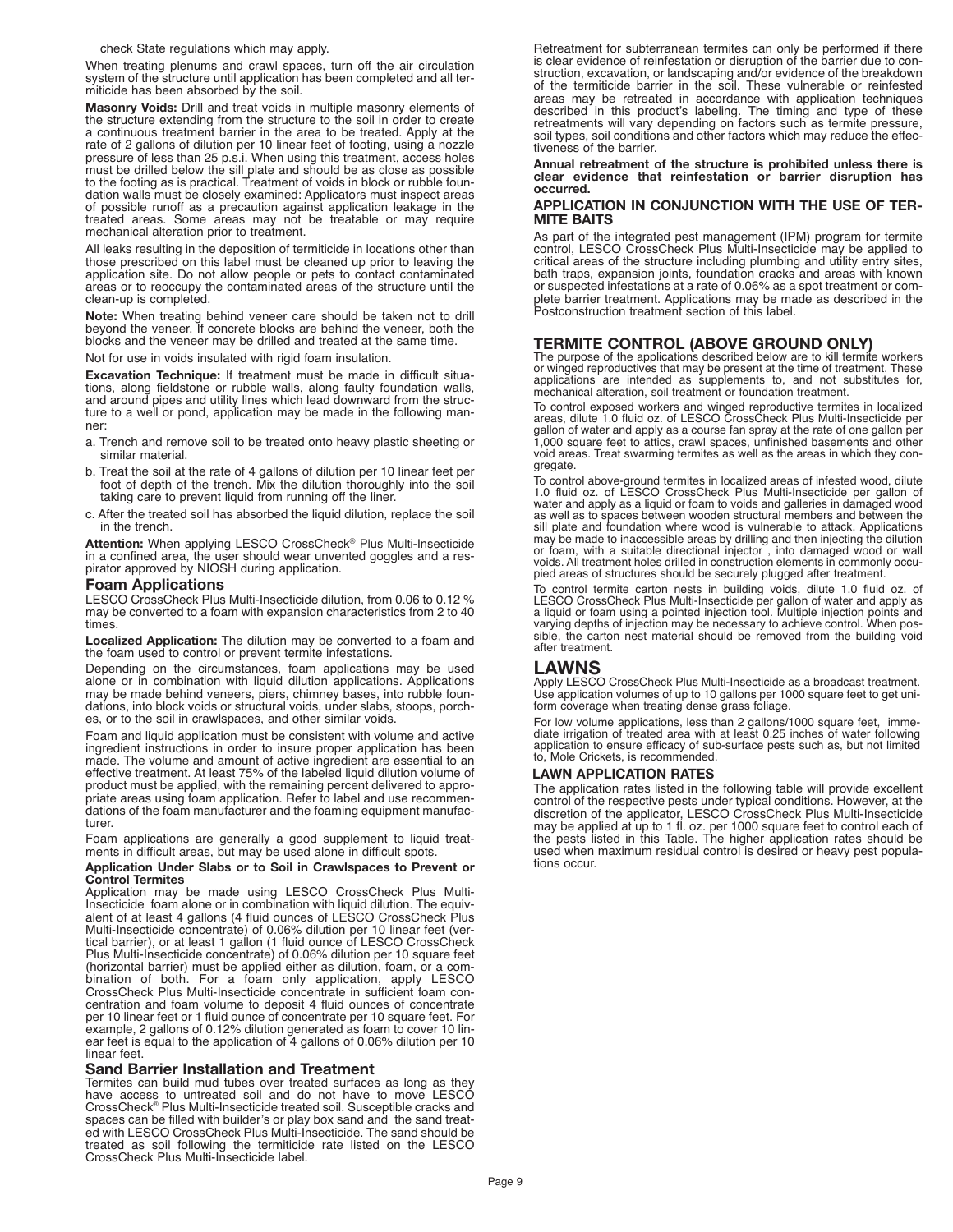| Pest                                                                                                                                                                                                                                                                                                                                                  | <b>Application Rate LESCO CrossCheck</b><br><b>Plus Multi-Insecticide</b> |
|-------------------------------------------------------------------------------------------------------------------------------------------------------------------------------------------------------------------------------------------------------------------------------------------------------------------------------------------------------|---------------------------------------------------------------------------|
| Armyworms <sup>1</sup><br>Cutworms <sup>1</sup><br>Sod Webworm <sup>1</sup>                                                                                                                                                                                                                                                                           | $0.18 - 0.25$<br>fluid oz. per 1000 sq. ft.                               |
| Annual Bluegrass Weevil<br>(Hyperodes) (Adult) <sup>2</sup><br>Banks Grass Mite <sup>6</sup><br>Billbugs (Adult) <sup>3</sup><br><b>Black Turfgrass Ataenius</b><br>(Adult) <sup>4</sup><br>Centipedes<br>Crickets<br>Earwigs<br>Fleas (Adult)<br>Grasshoppers<br>Leafhoppers<br>Mealybugs<br>Millipedes<br>Mites <sup>6</sup><br>Pillbugs<br>Sowbugs | $0.25 - 0.5$<br>fluid oz. per 1000 sq. ft.                                |
| Crane Flies <sup>12</sup>                                                                                                                                                                                                                                                                                                                             | 0.5 fluid oz. per 1000 sq. ft.                                            |
| Ants<br>Chinch Bugs <sup>5</sup><br>Fleas (Larvae) <sup>7</sup><br>Imported Fire Ants <sup>8</sup><br>Japanese Beetle (Adult)<br>Mole Cricket (Adult) <sup>9</sup><br>Mole Cricket (Nymph) <sup>10</sup><br><b>Stink Bugs</b><br>Ticks <sup>11</sup>                                                                                                  | $0.5 - 1.0$<br>fluid oz. per 1000 sq. ft.                                 |

**In New York State, this product may NOT be applied to any grass or turf area within 100 feet of a water body (lake, pond, river, stream, wetland, or drainage ditch).**

**In New York State, do make a single repeat application of LESCO CrossCheck Plus Multi-Insecticide if there are signs of renewed insect activity, but not sooner than two weeks after the first application.**

**Comments**<br><sup>1</sup>**Armyworms, Cutworms and Sod Webworms:** To ensure optimum control,<br>delay watering (irrigation) or mowing for 24 hours after application. If the grass<br>area is being maintained at a mowing height of greater tha

periods of high pest pressure.<br><sup>2</sup>Annual Bluegrass Weevil (Hyperodes) adults: Applications should be timed to Formula Dutil weevils as they leave their overwintering sites and move into grass<br>areas. This movement generally begins when *Forsythia* is in full bloom and con-<br>cludes when flowering dogwood (Cornus florida) is in full b

<sup>2</sup>Billbug adults: Applications should be made when adult billbugs are first observed during April and May. Degree day models have been developed to optimize application timing. Consult your State Cooperative Extension Ser

<sup>4</sup>**Black Turfgrass Ataenius adults:** Applications should be made during May and stage of Vanhoutte spiraea (Spiraea vanhouttei) and horse chestnut (Aesculus<br>hippocastanum). The July application should be timed to coincide with the bloom-<br>ing of Rose of Sharon (Hibiscus syriacus).

 $5$ **Chinch Bugs:** Chinch Bugs infest the base of grass plants and are often found in the thatch layer. Irrigation of the grass area before treatment will optimize the penetration of the insecticide to the area where the c pests to control in grasses and the higher application rates (Up to 1 fluid oz. per 1000 square feet) may be required to control populations that contain both nodes and adults during the middle of the summer.

<sup>6</sup>Mites: To ensure optimal control of eriophyid mites, apply in combination with<br>the labeled application rate of a surfactant. A second application, five to seven<br>days after the first, may be necessary to achieve acceptab

 $^7$ **Flea larvae:** Flea larvae develop in the soil of shaded areas that are accessible to pets or other animals. Use a higher volume application when treating these areas to ensure penetration of the insecticide into the

<sup>8</sup>**Imported Fire Ants:** Control will be optimized by combining broadcast applications that will control oraging workers and newly mated fly-in queens with mound drenches that will control existing colonies. If the soil is drenches that will control existing colonies. If the soil is not moist, then it is important to irrigate before application or use a high volume application. Apply broad-<br>cast treatments at 0.6 to 1 fluid oz. per 1,000 squ their apex and allow the insecticide solution to flow into the ant tunnels. For best results, apply in cool weather (65 - 80˚F) or in early morning or late evening hours.

<sup>9</sup>Mole Cricket adults: Achieving acceptable control of adult mole crickets is difficult because preferred grass areas are subject to continuous invasion during the early spring by this extremely active stage. Application

<sup>10</sup>**Mole Cricket nymphs:** Grass areas that received intense adult mole cricket<br>pressure in the spring should be treated immediately prior to peak egg hatch.<br>Optimal control is achieved at this time because young nymphs a

<sup>11</sup>Ticks (Including ticks that may transmit Lyme Disease and Rocky<br>Mountain Spotted fever): Do not make spot applications. Treat the entire area<br>where exposure to ticks may occur. Use higher spray volumes when treating<br>ar from surrounding areas on host animals. Retreatment may be necessary to<br>achieve and/or maintain control during periods of high pest pressure. Repeat<br>application is necessary only if there are signs of renewed activity. Lim

Deer ticks (*kodes sp.*) have a complicated life cycle that ranges over a two year period and involves four life stages. Applications should be made in the late fall and/or early spring to control adult ticks that are usua

Finally where homes are built on land that was previously field or forest. These ticks commonly congregate along paths or roadways where humans are likely to be encountered. Applications should be made as necessary from mi

<sup>12</sup>Crane Flies: Treatments can be made to control early to mid-season larvae (approximately August – February) as they feed on plant crowns. Treatments made to late-season larvae (approximately March, April) may only prov

## **ORNAMENTALS AND TREES**

For ornamental applications (including but not limited to trees, shrubs, ground covers, bedding plants, and foliage plants) apply 0.125 to 1.0 fluid oz. of LESCO CrossCheck® Plus Multi-Insecticide per 1,000 square feet or 5.4 to 43.5 fl. oz. per 100 gallons. LESCO CrossCheck Plus Multi-Insecticide may be diluted and applied in various volumes of water providing that the maximum label rate (1.0 fluid oz. per 1,000 square feet or 43.5 fl. oz. per 100 gallons.) is not exceeded. LESCO CrossCheck Plus Multi-Insecticide may be applied through low volume application equipment by dilution with water or other carriers and providing that the maximum label rate (1.0 fluid oz. per 1,000 square feet or 43.5 fl. oz per 100 gallons) is not exceeded.

Apply the specified application rate as a full coverage foliar spray. Repeat treatment as necessary to achieve control using higher application rates as pest pressure & foliage area increases. Limit repeat application to no more than once per seven days.

Certain cultivars may be sensitive to the final spray solution. A small number of plants should be treated and observed for one week prior to application to the entire planting.

Use of an alternate class of chemistry in a treatment program is recommended to prevent or delay pest resistance.

# **GREENHOUSES AND INTERIORSCAPES**

with other products, including insect growth regulators, to control a wide spectrum of insects and mites on trees, shrubs, foliage plants, non-bearing fruit and nut trees, and flowers in greenhouses and interiorscapes including hotels, shopping malls, office buildings, etc.

**Calculating Dilution Rates using the Ornamental and Greenhouse Application Rates Table and the LESCO CrossCheck Plus Multi-Insecticide Dilution Chart (page 3):** The following steps should be taken to determine the appropriate dilution of LESCO CrossCheck Plus Multi-Insecticide that is required to control specific pests:

- 1) Identify the least susceptible target pest (the pest requiring the highest application rate for control).
- 2) Select an application rate in terms of fluid oz. of LESCO CrossCheck Plus Multi-Insecticide.
- 3) Identify your application volume and how much spray mix you want to prepare.
- 4) Use the Dilution Chart to determine the appropriate volume of LESCO CrossCheck Plus Multi-Insecticide that must be mixed in your desired volume of water.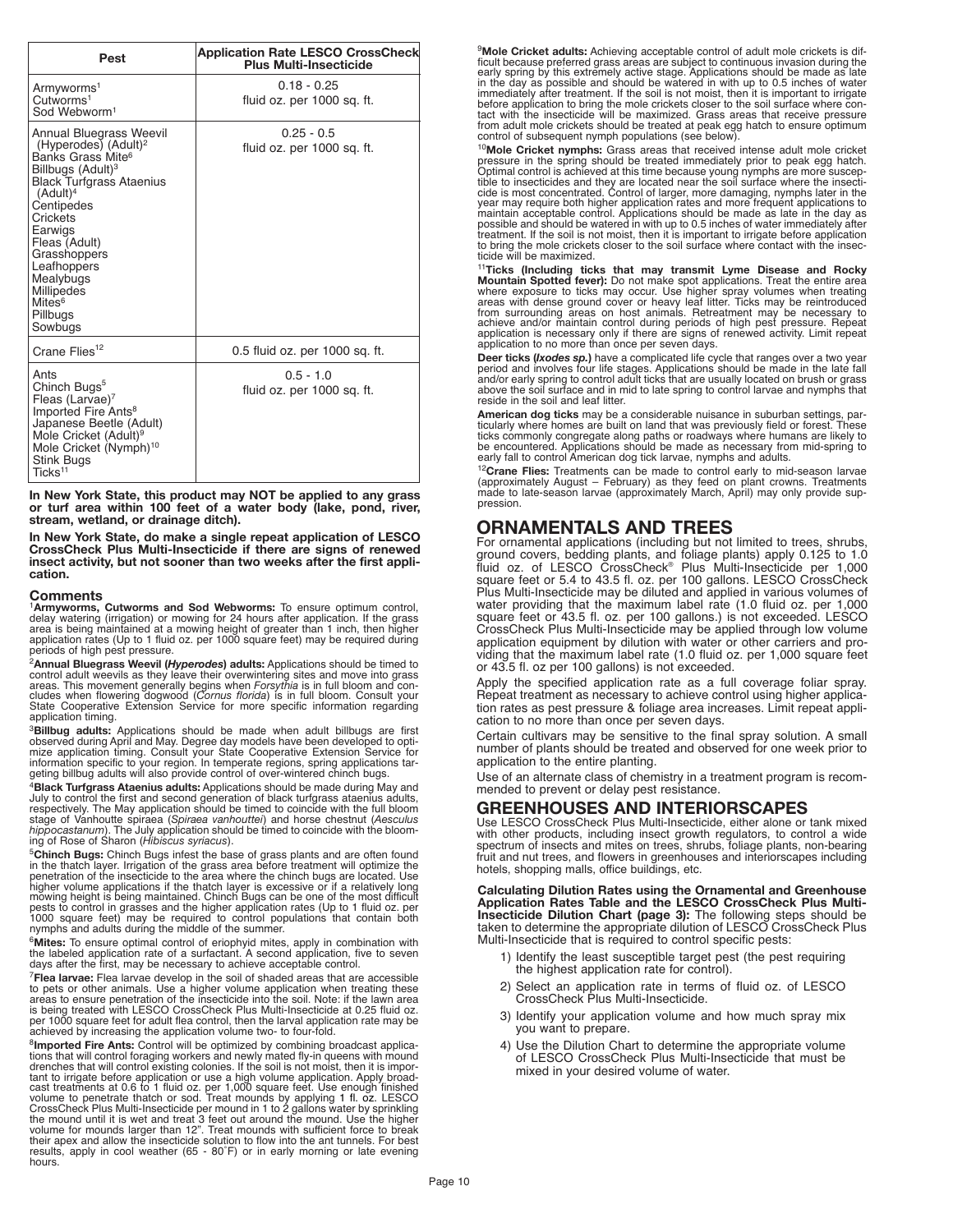#### **ORNAMENTAL and GREENHOUSE APPLICATION RATES**

The application rates listed in the following table will provide excellent control of the respective pests under typical conditions. However, at the discre-<br>tion of the applicator, LESCO CrossCheck Plus Multi-Insecticide may be<br>applied at up to 1 fluid oz. per 1,000 square feet (43.5 fl. oz. per 100 per acre) to control each of the pest listed in this Table. The higher application rates should be used when maximum residual control is desired.

Apply the specified rate as a full coverage foliar spray. Repeat as necessary to achieve control using higher rates as pest pressure and foliage increases.

Certain cultivars may be sensitive to the final spray solution. A small number of plants should be tested prior to application of the entire planting.

Use of an alternate class of chemistry in the treatment program is recommended to prevent or delay resistance.

|                                                                                                                                                                                                                                                                                                                                                                                                                                                                                                                                                                                                                                                                                                                                                                                                                                                                                                                                                                                                                                                                                                                                                                | <b>Application Rate LESCO</b><br><b>CrossCheck Plus Multi-Insecticide</b> |                                                                               |  |
|----------------------------------------------------------------------------------------------------------------------------------------------------------------------------------------------------------------------------------------------------------------------------------------------------------------------------------------------------------------------------------------------------------------------------------------------------------------------------------------------------------------------------------------------------------------------------------------------------------------------------------------------------------------------------------------------------------------------------------------------------------------------------------------------------------------------------------------------------------------------------------------------------------------------------------------------------------------------------------------------------------------------------------------------------------------------------------------------------------------------------------------------------------------|---------------------------------------------------------------------------|-------------------------------------------------------------------------------|--|
| Pest                                                                                                                                                                                                                                                                                                                                                                                                                                                                                                                                                                                                                                                                                                                                                                                                                                                                                                                                                                                                                                                                                                                                                           | <b>Fluid Ounces per</b><br>1,000 square feet                              | <b>Fluid Ounces per</b><br>100 gallons                                        |  |
| Bagworms <sup>12</sup><br>Cutworms<br>Elm Leaf Beetles<br>Fall Webworms<br>Gypsy Moth Caterpillars<br>Lace Bugs<br>Leaf Feeding Caterpillars<br><b>Tent Caterpillars</b>                                                                                                                                                                                                                                                                                                                                                                                                                                                                                                                                                                                                                                                                                                                                                                                                                                                                                                                                                                                       | $0.125 - 0.25$                                                            | $5.4 - 10.8$                                                                  |  |
| Adelgids <sup>†</sup><br>Aphids<br>Bees<br>Beet Armyworm<br>Beetles <sup>13, †</sup><br><b>Black Vine Weevil (Adults)</b><br>Brown Soft Scales<br><b>Broad Mites</b><br>Budworms<br>California Red Scale (Crawlers) <sup>13</sup><br>Centipedes<br>Cicadas <sup>1</sup><br><b>Citrus Thrips</b><br><b>Clover Mites</b><br>Crickets<br>Diaprepes (Adults)<br>Earwigs<br>European Red Mite<br><b>Flea Beetles</b><br>Fungus Gnats (Adults)<br>Grasshoppers<br>Japanese Beetle (Adult) <sup>†</sup><br>Leafhoppers<br>Leafrollers<br>Mealybugs<br>Millipedes<br>Mites<br>Orchid Weevil<br>Pillbugs<br>Plant Bugs (Including Lygus spp.)<br>Psyllids <sup>†</sup><br>Scale crawlers, such as California<br>scale, San Jose scale, etc. <sup>13</sup><br>Scorpions<br>Sowbugs<br>Spider Mites <sup>14</sup><br>Spiders<br>${\sf Spittlebugs}^{\intercal}$<br>Thrips<br><b>Tip Moths</b><br>Treehoppers <sup>†</sup><br>Twig Borers <sup>13</sup><br>Wasps<br>Weevils <sup>13</sup><br>Whiteflies<br>Ants<br>Imported Fire Ants**<br>Leafminers<br>Pecan Leaf Scorch Mite<br>Pine Shoot Beetle (Adults)<br>Sawfly larvae<br>Spider Mites <sup>14</sup><br>Stink Bugs | $0.25 - 0.5$<br>$0.5 - 1.0$                                               | 10.8 - 21.7<br>$21.7 - 43.5$                                                  |  |
| Mosquitoes                                                                                                                                                                                                                                                                                                                                                                                                                                                                                                                                                                                                                                                                                                                                                                                                                                                                                                                                                                                                                                                                                                                                                     | on page 5                                                                 | See Mosquito Control directions for<br>residual control rates and information |  |

<sup>12</sup>**Bagworms:** Apply when larvae begin to hatch and spray larvae directly.<br>Applications when larvae are young will be most effective.

<sup>13</sup>**Beetles**† **, Scale Crawlers, Twig Borers, and Weevils:** Treat trunks, stems and twigs in addition to plant foliage.

<sup>14</sup>Spider Mites: LESCO CrossCheck Plus Multi-Insecticide provides optimal twospotted spider mite control when applied during spring to mid-summer. Higher application rates and/or more frequent treatments may be required for acceptable two<br>spotted spider mite control during mid- to late-summer. The addition of a surfact<br>and the control during mid- to late-summer. The Miterialely, LESCO CrossCheck Plus Multi-Insecticide applications may be<br>rotated with those of other products that have different modes of action in control<br>programs that are designed to manage resistance by twospotted spi programs that are designed to manage resistance by twospotted spider mites. Consult your local Cooperative Extension Service for resistance management recommendations in your region.

\*\*For foraging ants. † Not for use in California.

### **Attention**

Prior to applying Lesco CrossCheck Plus Multi-Insecticide to wood siding, especially rough wood siding, be sure to thoroughly agitate the tank mixture. Prior to treating wood siding, test <sup>a</sup> small area and allow it to dry to be sure no deposits will form. Follow the same procedure when applying to wood surfaces in direct sunlight or the heat of the day.

Application equipment that delivers low volume treatments, such as the Micro-Injector® or Actisol® applicators, may also be used to make crack and crevice, deep harborage, spot and surface treatments of Lesco CrossCheck Plus Multi-Insecticide.

#### **Restrictions**

Do not apply this product in a way that will contact any person or pet either directly or through drift.

Do not apply a broadcast application to interior surfaces of homes.

Do not apply to pets, food crops, or sources of electricity.

Firewood is not to be burned for one month after treatment.

Use only in well ventilated areas.

Do not use on edible crops

During any application to overhead areas within the structure, cover surfaces below with plastic sheeting or similar material, except for soil surfaces in crawlspaces.

Do not allow spray to contact food, foodstuffs, food contacting surfaces, food utensils or water supplies.

Thoroughly wash dishes and food handling utensils with soap and water if they become contaminated by application of this product.

Do not treat areas where food is exposed.

During indoor surface applications do not allow dripping or run-off to occur.

Do not allow people or pets on treated surfaces until spray has dried.

Let surfaces dry before allowing people and pets to contact surfaces.

Do not apply this product in patient rooms or in any rooms while occupied by the elderly or infirm.

Do not apply in classrooms when in use.

Do not apply when occupants are present in the immediate area in institutions such as libraries, sports facilities, etc.